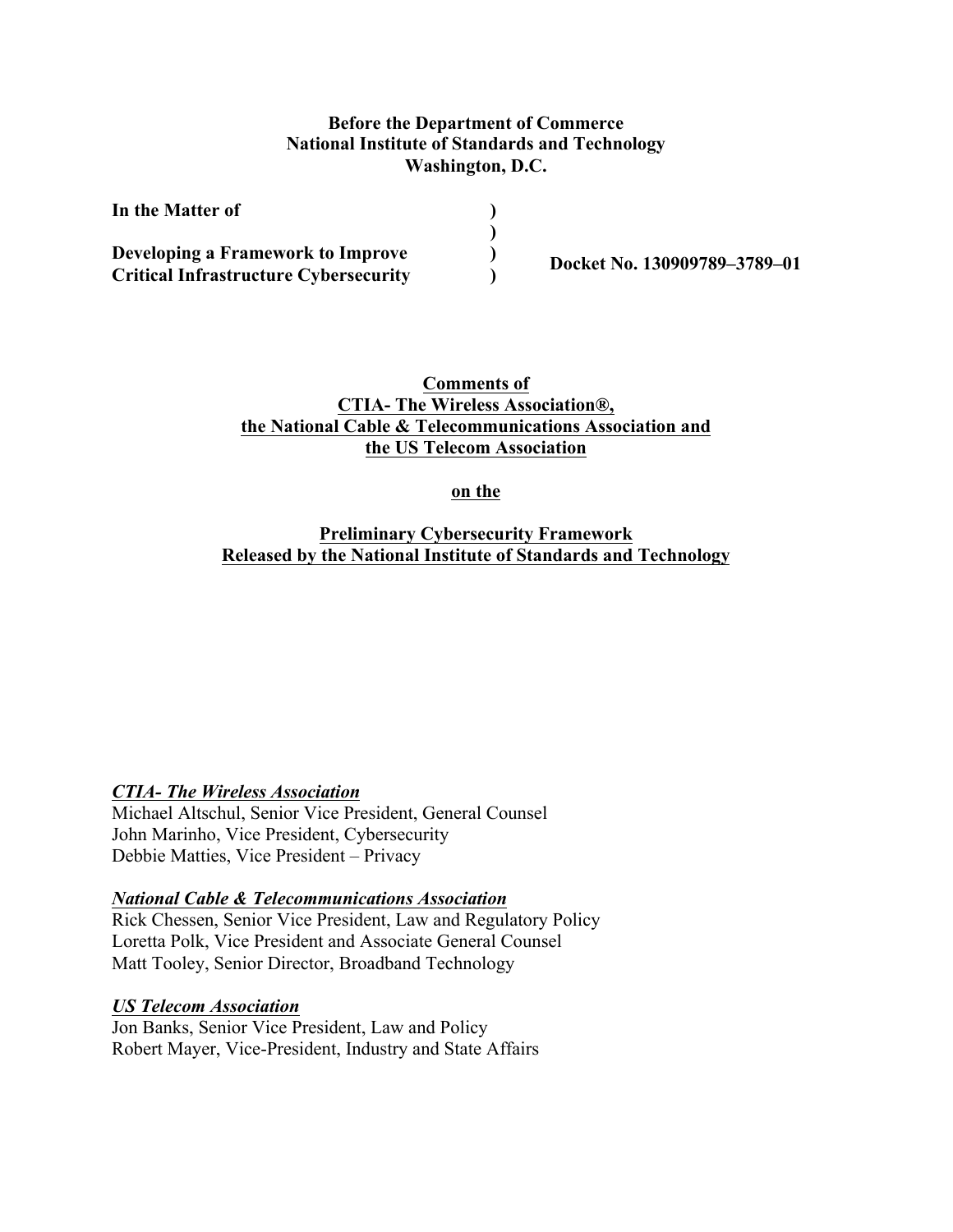# **TABLE OF CONTENTS**

|             |                 | Page                                                                                                                                                                    |  |
|-------------|-----------------|-------------------------------------------------------------------------------------------------------------------------------------------------------------------------|--|
| $I_{\cdot}$ |                 |                                                                                                                                                                         |  |
| II.         |                 |                                                                                                                                                                         |  |
| III.        |                 | THE FRAMEWORK NEEDS ADDITIONAL CLARIFICATIONS TO ENSURE IT IS                                                                                                           |  |
|             | A.              | NIST Should Include Specific Language to Clarify That Use of the Framework Is                                                                                           |  |
|             | B.              |                                                                                                                                                                         |  |
|             | $\mathcal{C}$ . | The Framework Should Be Scalable for Organizations of Different Sizes and                                                                                               |  |
| IV.         |                 | THE OVERBROAD, COMPLEX, AND OPEN-ENDED PROPOSED PRIVACY<br>METHODOLOGY WILL DISCOURAGE USE OF THE FRAMEWORK AND<br>SHOULD BE REPLACED BY A FLEXIBLE AND STRAIGHTFORWARD |  |
|             | A.              | The Scope of the Proposed Privacy Methodology Is Too Broad and Should Be<br>Limited to Privacy Impacts From Cybersecurity Measures.  12                                 |  |
|             | B <sub>1</sub>  | The Proposed Privacy Methodology Does Not Provide Clear and Practical                                                                                                   |  |
|             | $C$ .           | The Proposed Privacy Methodology Improperly Relies Heavily on NIST Special<br>Publication 800-53, Which Was Designed for Federal Agencies, Not for the                  |  |
|             | D.              | Civil Liberties Are an Appropriate Consideration for Governmental Entities, but                                                                                         |  |
|             | E.              | A Better Approach Would Provide a Tailored, Flexible, and Process-Oriented                                                                                              |  |
| V.          |                 |                                                                                                                                                                         |  |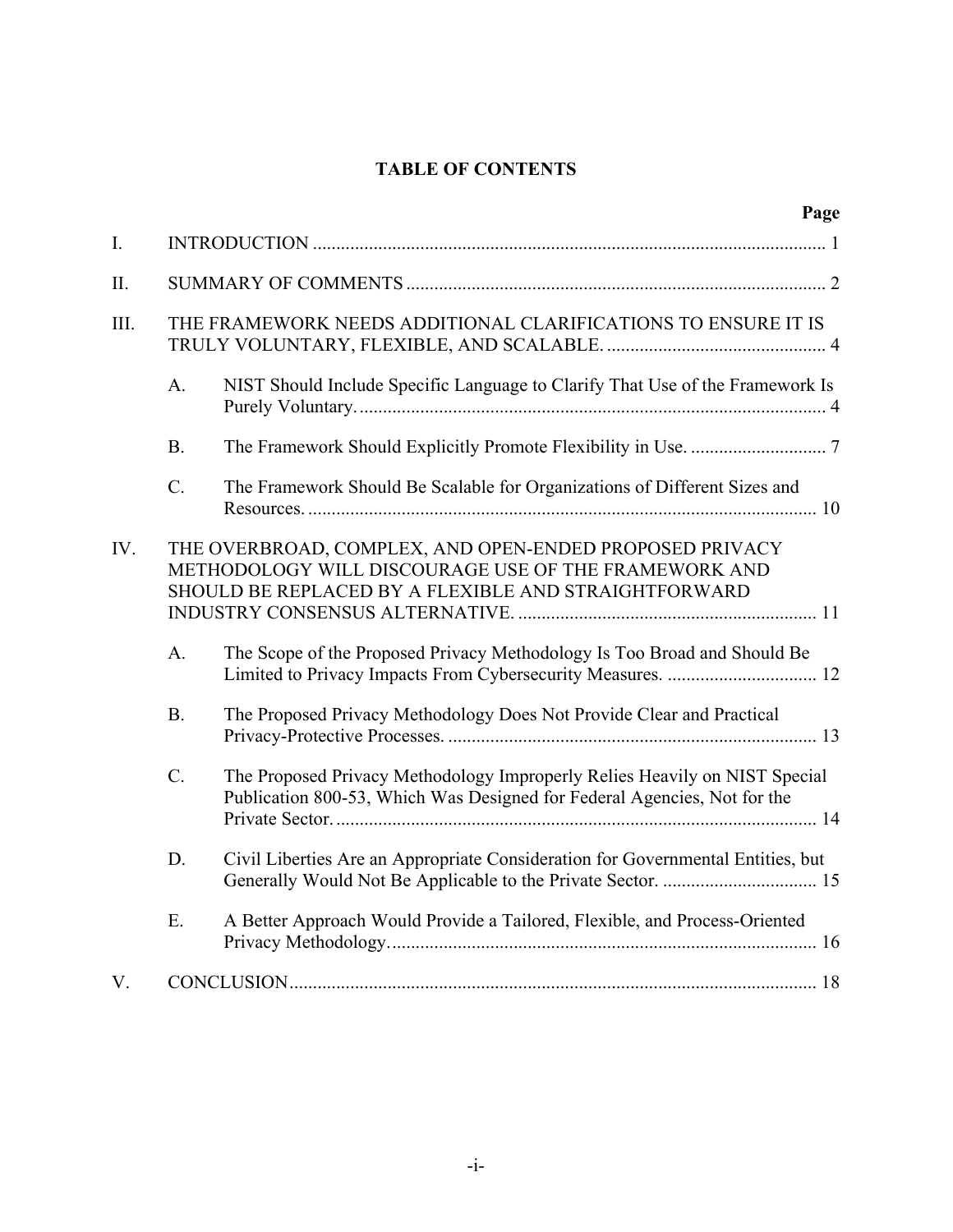CTIA-The Wireless Association®, the National Cable & Telecommunications Association ("NCTA") and the US Telecom Association ("USTA") (collectively, the "Associations") respectfully submit these comments on the Preliminary Framework released by the National Institute of Standards and Technology ("NIST").

#### **I. INTRODUCTION**

 $\overline{a}$ 

 CTIA, NCTA, and USTA have been active participants in the policy and technical discussions about cybersecurity and the NIST Preliminary Framework, and submit these comments to share the perspective of the communications industry. This industry illustrates the diversity of potential use cases for the Framework; sectors include wireless, wireline, and cable, which deliver voice, data, internet access, and more. Our members range from small businesses to multinational corporations who develop and provide innovative services, products, and technology to serve customers of all sizes around the world.

 CTIA's membership spans the mobile wireless ecosystem, from device manufacturers and wireless carriers to software and application developers, among others. These companies have led a global, mobile revolution. This growth has transformed the economy and benefited consumers, but it also provides opportunity for cybercriminals. To address these threats, CTIA representatives from leading companies. CTIA's CSWG facilitates innovation and cooperation on advanced responses to evolving threats, as well as the formulation of policy positions and white papers in collaboration with government officials. CTIA has actively participated in the federal government's cybersecurity activities, including efforts of NIST.<sup>1</sup> created a Cybersecurity Working Group ("CSWG"), comprised of senior technical and policy

 NCTA represents the cable industry, which delivers broadband, video, and voice via two- way interactive networks with fiber optic technology. As leaders in the digital revolution and the nation's largest providers of broadband service, NCTA's member companies have been at the forefront of developing and implementing a broad range of practices and protocols for identifying and addressing cybersecurity risks and vulnerabilities. To assist with member comprised of senior technical and policy representatives from cable companies, to identify tools and technology for detecting threat information and share best practices in all areas related to company coordination on cybersecurity, NCTA established a Cybersecurity Working Group, cybersecurity.

 USTelecom represents broadband service providers and suppliers for the telecom industry. USTelecom's diverse member base ranges from large publicly-traded communications corporations to small private cooperatives—all providing advanced communications services to markets both urban and rural. As the Internet becomes more widely available across the globe, cyber-attacks become an increasing presence as well, and USTelecom's members play an important role in this diverse and interconnected ecosystem. USTelecom's Cybersecurity Working Group includes legal, technical, and policy representatives from our member

Simultaneously with this filing, the Associations submit accompanying comments in the template form provided by NIST ("CTIA/NCTA/USTA Template Submission"). 1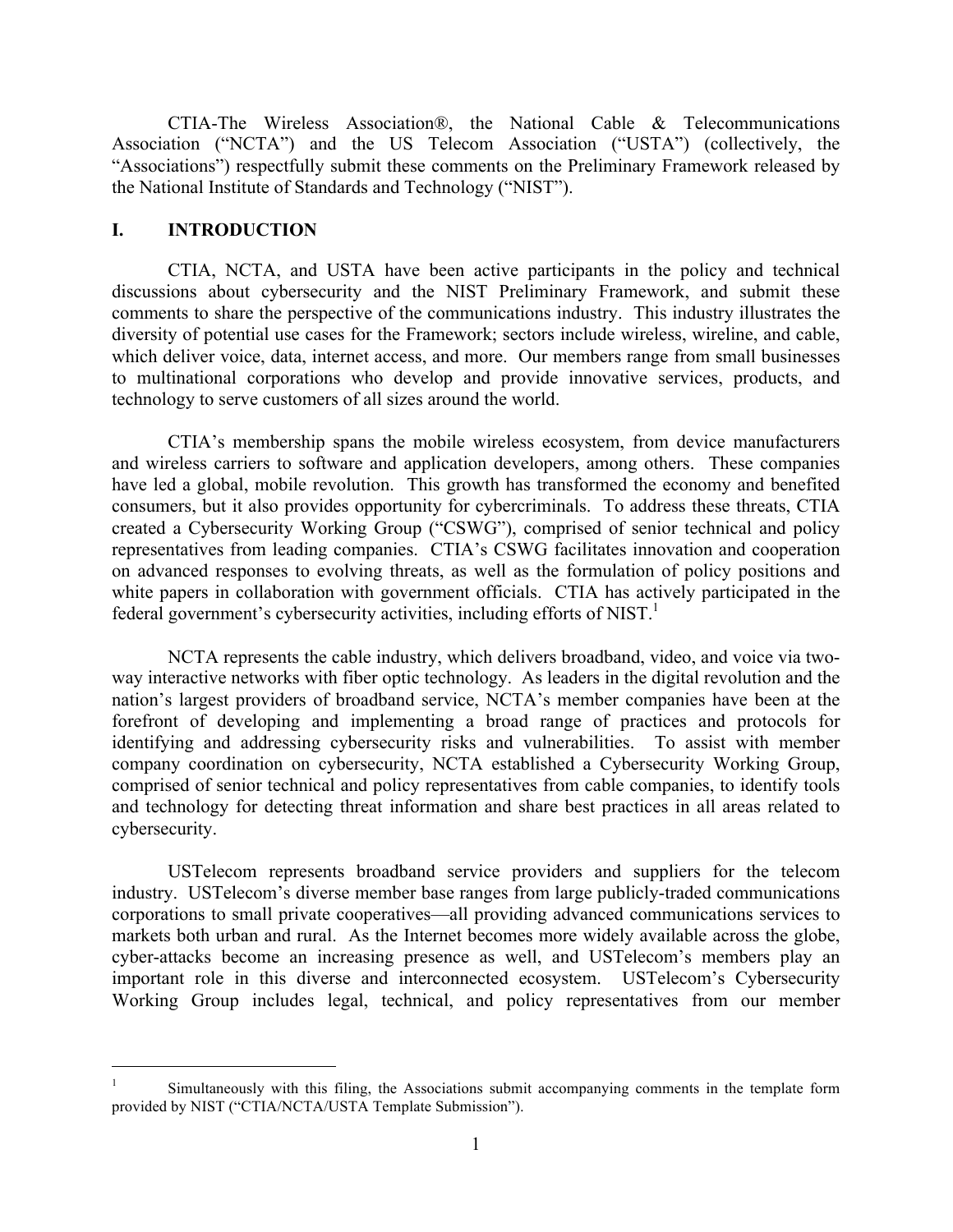companies that work collaboratively to identify and develop tools and practices for enhancing cybersecurity.

 A variety of communications sector public-private partnerships and efforts are underway that address cybersecurity, including the Communications Sector Coordinating Council (CSCC), which actively coordinates government and private actors to ensure the nation's communications systems are secure and resilient. Other examples include the National Communications System ("NCS") and the United States Computer Emergency Readiness Team ("US-CERT"). Communications companies engage in ongoing research and dialogue with other agencies like NTIA, Defense Information Systems Agency, and the Department of Homeland Security, in addition to a variety of working groups. Robust public-private partnerships assist the federal government with flexible solutions to national security and emergency preparedness.

 Within and outside these partnerships, the communications industry, whether it be wireless, wireline, or cable, responds to the full array of cyber threats that evolve at breakneck speed and require agile responses. Our companies' business success depends on customers using our services in a safe and secure environment. As a top business priority, our companies devote cybersecurity threats, without any express government directive to do so. Securing our networks against cyber threats is a business imperative for the communications industry. This is a matter of not only acquiring and deploying technological tools, but an organizational and managerial undertaking at all levels of the companies. Communications networks differ, so participants in each sector address security in diverse ways, consistent with the relevant network architecture, USTA believe that, to be successful, any cybersecurity Framework should provide clarity and flexibility for those enterprises that will evaluate whether and how to use it. To that end, our comments first focus on the development of a voluntary framework based on collaboration with multiple industry and government stakeholders. Such an approach spurs the innovation and experimentation necessary to avoid a static and regimented regime that produces an ineffective "check-the-box" compliance mindset. Our comments then focus on narrowing the breadth of the substantial capital, resources, and personnel to prevent, detect, deter, and respond to threat profile, and user expectations. Based on our members' experiences, CTIA, NCTA, and sweeping privacy and civil liberties provisions in the proposed privacy methodology.

#### **II. SUMMARY OF COMMENTS**

 President Obama issued Executive Order 13636 and Presidential Policy Directive, PPD-21, in February 2013, directing Executive Branch entities to take action on cybersecurity.<sup>2</sup> Among the many actions outlined in those documents, Section 7 of the Executive Order directs NIST to "lead the development of a framework to reduce cyber risks to critical infrastructure." The Framework must "incorporate voluntary consensus standards and industry best practices to the fullest extent possible" and "provide a prioritized, flexible, repeatable, performance-based, and cost-effective approach."<sup>3</sup> This Framework is intended to be part of the Voluntary Program

 $\overline{a}$  Order"); Presidential Policy Directive/PPD-21, Critical Infrastructure Security and Resilience, rel. Feb. 12, 2013 2 Executive Order 13636 – Improving Critical Infrastructure Cybersecurity, rel. Feb. 12, 2013 ("Executive ("PPD-21").

 $\overline{\mathbf{3}}$ Executive Order, at § 7.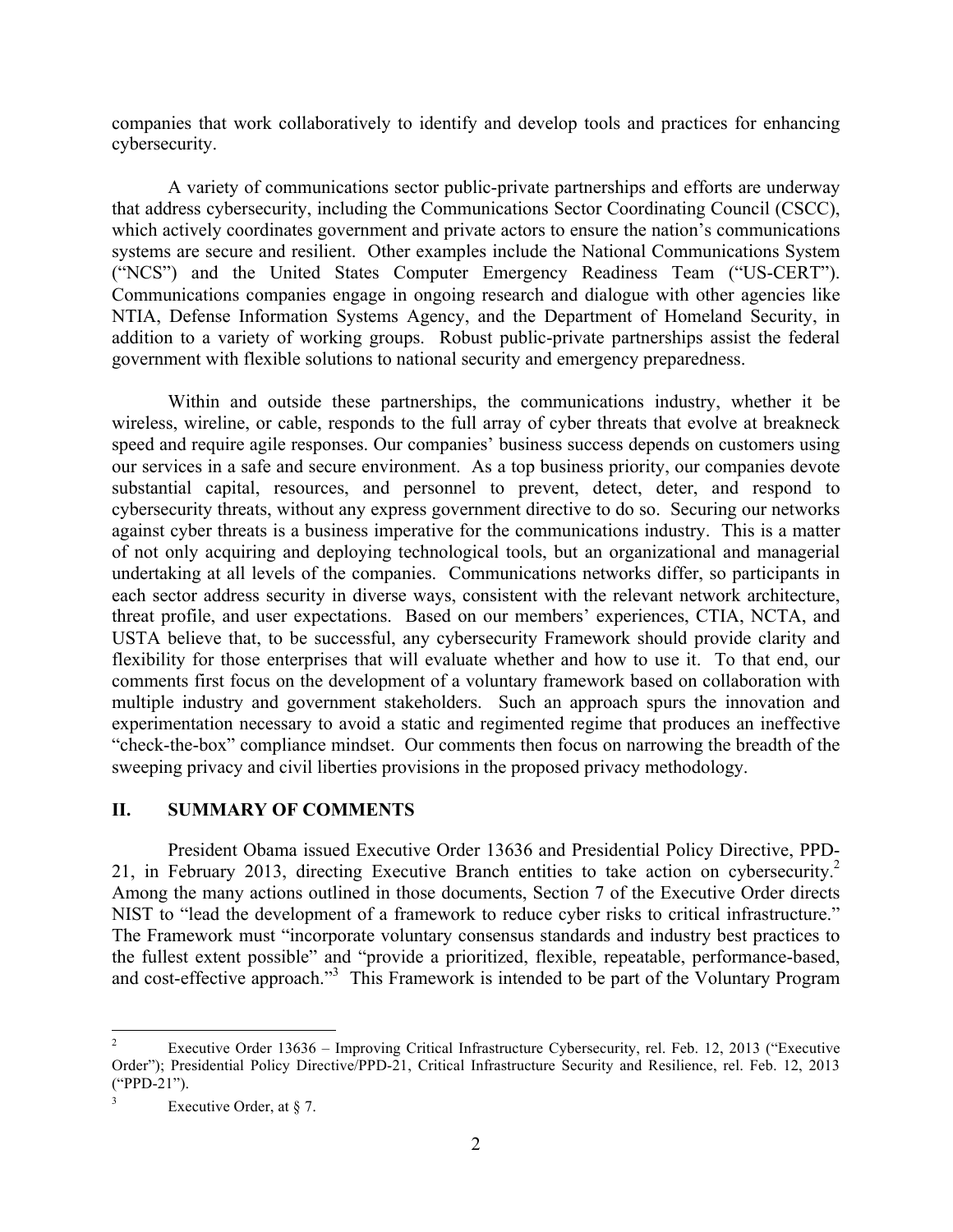to be developed by the Department of Homeland Security ("DHS"),<sup>4</sup> and it will also be used by sector-specific agencies evaluating the adequacy of their authorities and regulations.<sup>5</sup>

 On October 22, 2013, after holding several public workshops and synthesizing a vast amount of information in a short time period, NIST released the Preliminary Framework.<sup>6</sup> The draft seeks to help organizations to "identify and prioritize actions for reducing cybersecurity risk" and foster cybersecurity improvement by utilizing industry-known standards and best practices.<sup>7</sup> The Preliminary Framework is made up of three parts: the Framework Core, the Framework Implementation Tiers, and the Framework Profile, and it includes a user's guide and a section for senior executives on using the Framework to evaluate preparedness for cybersecurity events.

 CTIA, NCTA, and USTA applaud NIST's efforts in developing the Preliminary Framework in a transparent, inclusive, industry-driven, consensus-based manner that has been responsive to industry throughout the workshop process. NIST's approach serves the government's ultimate goal of having industry embrace the Framework. In particular, the Associations appreciate the efforts reflected in the recently released clarification document, which explains how organizations can "adopt" and "use" the Framework.<sup>8</sup>

 Evaluation of the Preliminary Framework disconnected from the future Voluntary Program of which it will be a part is quite a challenge, especially amid uncertainty about agencies' regulatory goals and legislative activity. Notwithstanding these challenges, to assist NIST's efforts to improve the Framework that will emerge from these documents, CTIA, NCTA, and USTA respectfully propose the following changes to clarify and simplify the Framework's operation and use.

 *First*, as explained in Part III, the Associations propose changes to ensure that the Preliminary Framework is truly voluntary, and to clarify how organizations may use the Framework. While the recent clarification document is a positive step that may well encourage industry use, additional clarifications will help "provide sufficient guidance to aid businesses of all sizes while maintaining flexibility."<sup>9</sup> In a future DHS program or otherwise, the voluntary nature of Framework use will be important to ensure that its efforts can scale effectively from large to small organizations. DHS therefore should not mandate adherence to particular aspects, and NIST should clarify that those who do use the Framework may choose alternative methods. In addition, NIST should explain that an organization can "use" the Framework by leveraging any existing cybersecurity program, including when the program has been certified as compliant with existing, independent standards and best practices. To the degree that organizations refer to

<sup>4</sup>*Id.* at § 8.

<sup>5</sup> <sup>5</sup>*Id.* at § 10.

<sup>6</sup>  6 National Institute of Standards and Technology, *Improving Critical Infrastructure Cybersecurity, Executive Order 13636, Preliminary Cybersecurity Framework* (Oct. 22, 2013), *available at*  http://nist.gov/itl/upload/preliminary-cybersecurity-framework.pdf ("Preliminary Framework").

 $7\phantom{.0}$ <sup>7</sup>*Id.* at 5.

 $\,$  8  $\,$ 8 NIST, *Update on the Development of the Cybersecurity Framework* 1 (Dec. 4, 2013).

 $\boldsymbol{9}$ *Id.*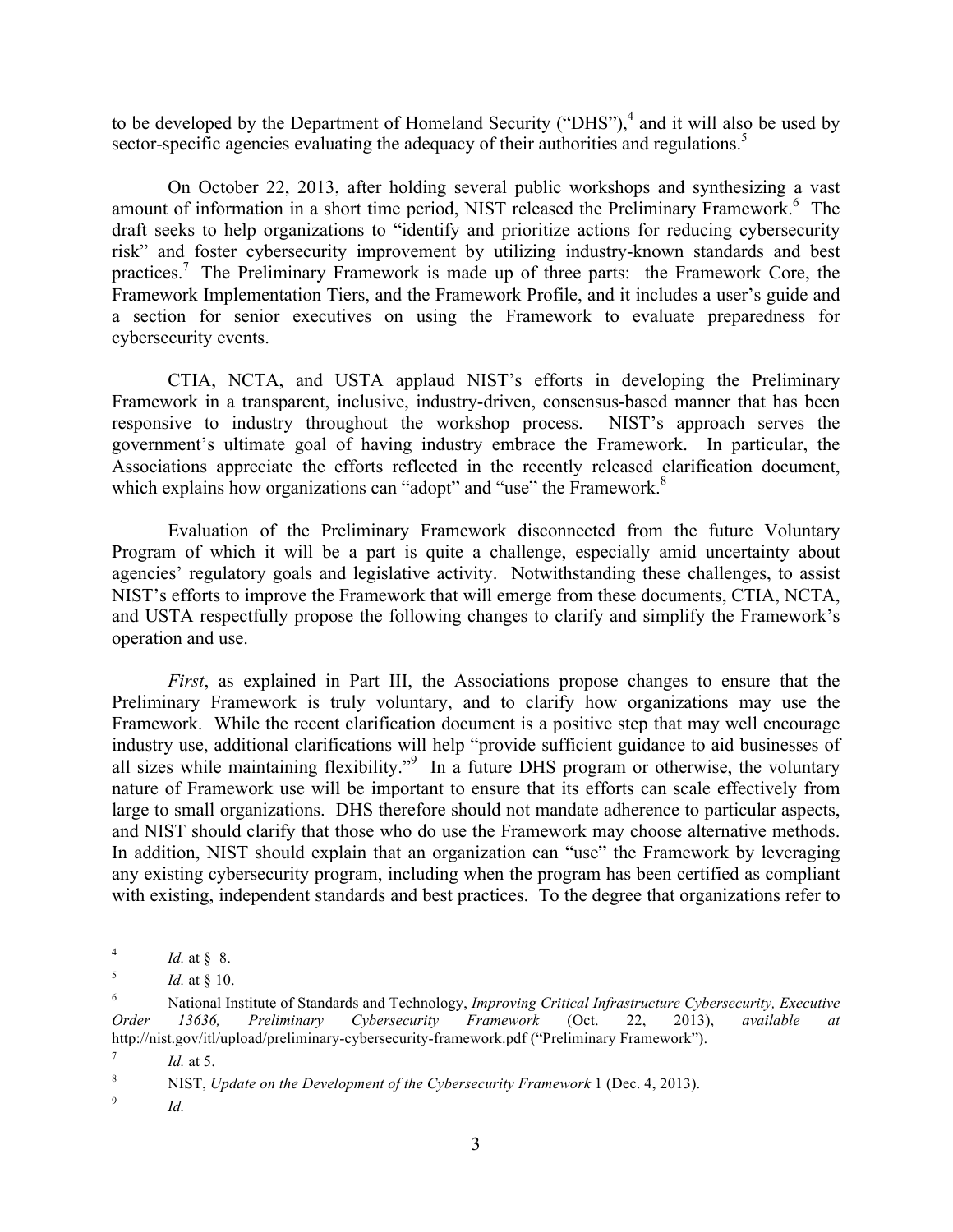the Framework and use it to evaluate and improve their cybersecurity, the Framework will have achieved its goal.

 *Second*, as explained in Part IV, CTIA, NCTA, and USTA are concerned about the breadth of the privacy and civil liberties provisions, in Appendix B. Those provisions are too broad, complex, and open-ended; they are inadequately tailored to privacy risks related to government agencies; and they do not reflect industry consensus. The Executive Order instructs NIST to develop a framework "to reduce cyber risks to critical infrastructure," not a broad framework to address or improve private sector privacy policies. The Framework's proposed privacy methodology could chill use of the Framework. NIST should limit the privacy guidance or recommendations related to civil liberties which are primarily a concern of state actors. NIST should consider replacing Appendix B with an alternative consensus methodology that addresses the collection and use of "protected information" related to an organization's cybersecurity activities; they inappropriately incorporate privacy standards developed for methodology to the privacy risks associated with protective cybersecurity activities, eliminate redundancy with regard to information protection functions in Appendix A, and avoid sweeping cybersecurity activities.

 There is still work to be done by the private sector and the government, in processes outside of NIST's control, including at DHS regarding the Voluntary Program and incentives. CTIA, NCTA, and USTA offer thematic suggestions in this draft, including particular edits in the requested Template, attached hereto, and the Associations support inclusion of the Alternative Privacy Methodology that has already been submitted on behalf of an industry-wide working group. CTIA, NCTA, and USTA remain willing to assist NIST in improving the Framework to advance the nation's cybersecurity.

# **III. THE FRAMEWORK NEEDS ADDITIONAL CLARIFICATIONS TO ENSURE IT IS TRULY VOLUNTARY, FLEXIBLE, AND SCALABLE.**

 Framework may be used by a Critical Infrastructure ("CI") owner participating in a future Voluntary Program, or it may be consulted by a non-CI owner interested in improving its cybersecurity profile. Thus, while the Framework can help organizations evaluate their cybersecurity posture and identify helpful options, CTIA, NCTA, and USTA propose that it include explicit language confirming that its use is intended to be voluntary and flexible, and NIST asks whether the Framework is "presented at the right level of specificity."<sup>10</sup> The avoid words and constructions that might have unintended consequences.

# **A. NIST Should Include Specific Language to Clarify That Use of the Framework Is Purely Voluntary.**

 choose whether to use the Cybersecurity Framework. The Executive Order states that "[t]he Cybersecurity Framework shall incorporate *voluntary* consensus standards and industry best practices" and "shall be consistent with *voluntary* international standards."<sup>11</sup> NIST notes that a The Executive Order is premised sensibly on the notion that industry has the right to

 $Id$ .

 $11\,$ Executive Order,  $\S$  7(a). (Emphasis added.)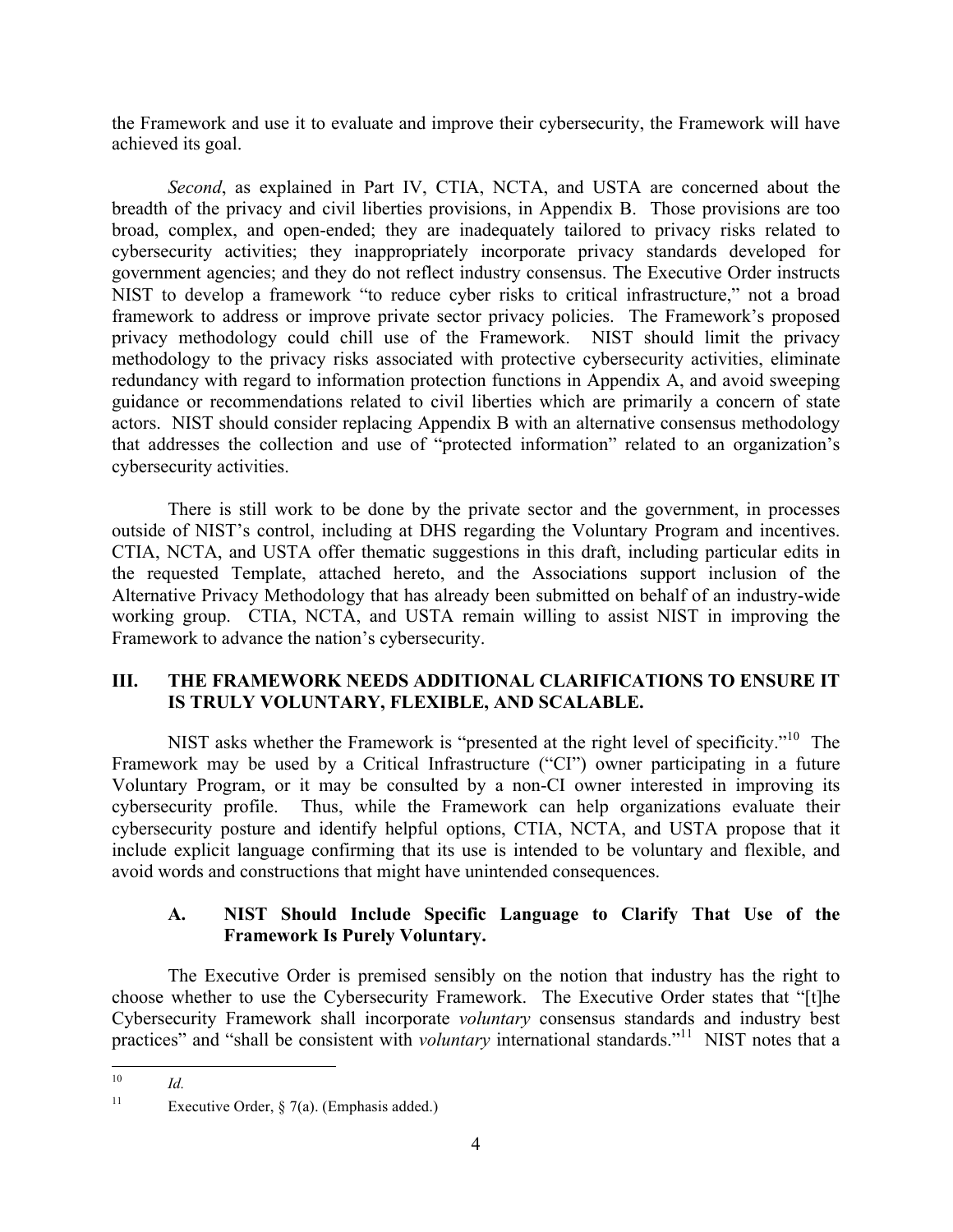goal of the Framework is to "be an adaptable, flexible, and scalable tool for *voluntary* use."12 In the Section entitled "*Voluntary* Critical Infrastructure Cybersecurity Program," the Executive Order mandates that DHS "establish a *voluntary* program to support the use of the Cybersecurity Framework by owners and operators of critical infrastructure and any other interested entities."<sup>13</sup> While the government might encourage industry to use the Framework, organizations must maintain the ability to choose whether to use it without penalty.

 maintain the ability to choose whether to use it without penalty. The communications industry shares NIST's and the Administration's goal of thwarting cyber attacks. To empower organizations across industries to help with this goal, the private sector must be encouraged to evaluate its own networks and systems and use its own judgment to determine the best approach to protect critical infrastructure. To encourage use of and reference to the Framework, NIST must make clear that the Framework is truly voluntary and its use by a company will not have any binding legal or regulatory effect.

 The Framework should make clear that it is not intended to have any binding legal or regulatory effect. Voluntary standards and best practices form the basis of the Framework, and a "significant difference between regulations and standards involves the coercive power of regulations."14 With voluntary standards, "individuals and firms can, if they choose, elect not to adhere to the standard;" however, "unlike private standards, many regulations are not 'voluntary.'"15 NIST should make clear that the Framework is not intended to create obligations, rights, or responsibilities by including the following language: "Use of the Framework is purely voluntary. The Framework is not intended to create any rights or obligations or be used as basis for liability or responsibility in any legal or regulatory proceeding." This language should be placed in the Introduction section and Appendix A.

 In many places NIST explains that the Framework "can" be used in certain ways, implying that organizations are free to choose to use it and select options from it.<sup>16</sup> This is helpful, but it should be strengthened. CTIA, NCTA, and USTA propose additional language throughout the document to confirm that its provisions only apply to those organizations that voluntarily choose to use it. For example:

- • When referencing "organizations," NIST should include modifiers that make clear that the organizations discussed are "organization(s) voluntarily seeking to use or implement the Framework."
- In several places, NIST should replace the words "should" and "can" with " $\frac{may}{may}$ " to avoid confusion about the required nature of the guidance. In other places, NIST should add language to clarify that its word choices, including present-tense

 $\overline{a}$ Preliminary Framework, Appendix D, at 40 (emphasis added).

<sup>13</sup> Executive Order,  $\S$  8(a) (emphasis added).

 $14$ 14 David J. Teece & Edward F. Sherry, *Standards Setting and Antitrust*, 87 Minn. L. Rev. 1913, 1919 (2003).

 $15$ *Id.* 

<sup>16</sup>  that entities "can use . . . for different means…") (emphasis added); *id.* § 2.1 ("The Framework Core is not a checklist of activities to perform..."); § 2.2 ("A Framework Profile can be used . ...") (emphasis added). Such language, after replacing the word "can" with "may," should be added to other sections of the Framework. See e.g., Preliminary Framework, at § 2.0 ("The Framework can be used to help identify...and is a tool..."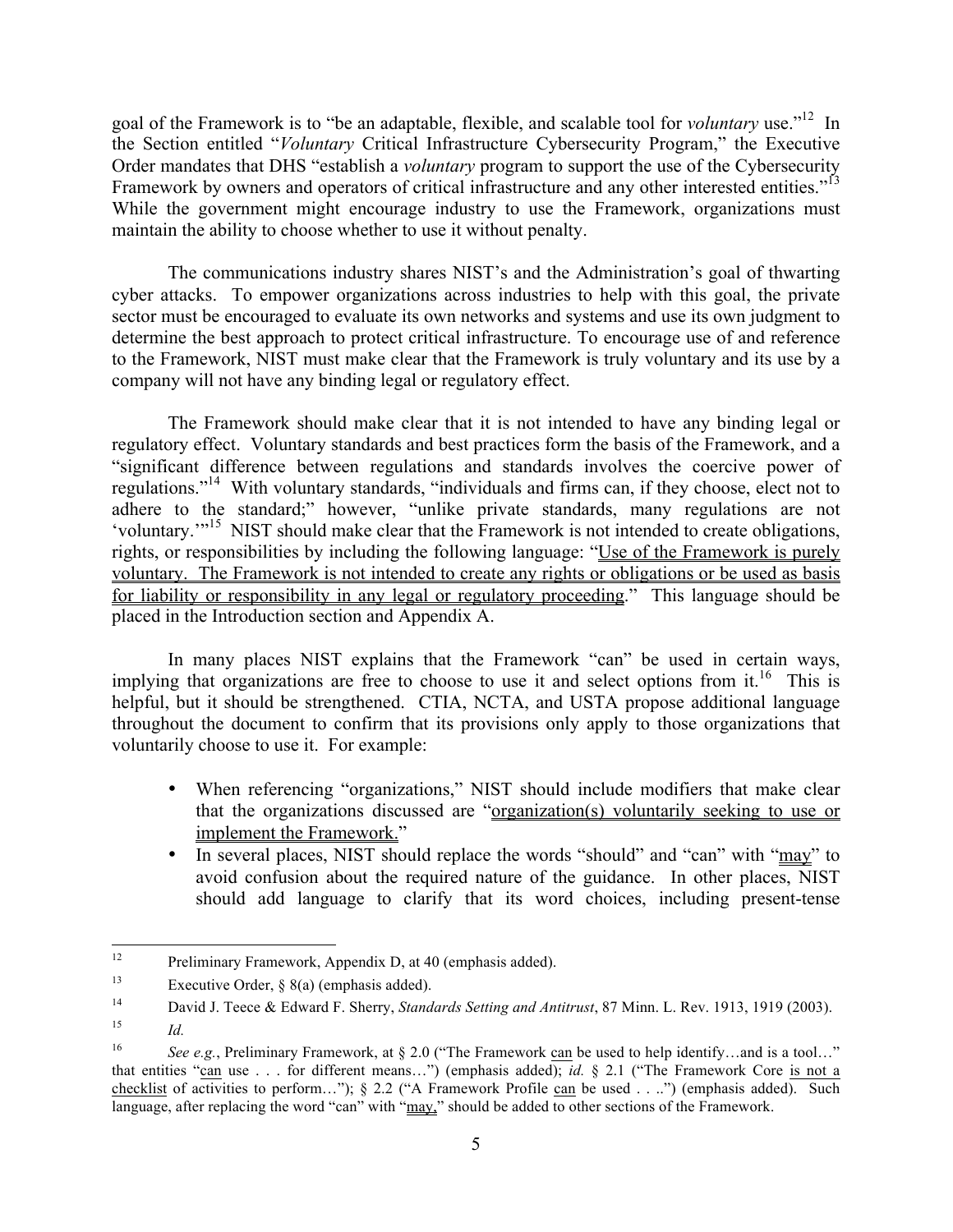constructions, are not construed as commands or normative descriptions. *See also*  CTIA/NCTA/USTA Template Submission, at No. 62.

 To provide more clarity for readers of the document, NIST should define "may" and similar directives, such as "can," where those words are used (the definition should be the same). Standards documents often include definitions of such words, but they are not included in NIST's Glossary. NIST could model its definition of "may" on definitions in IETF RFC 2119<sup>17</sup> and add them to the Glossary. Specifically, after making many of the replacements identified herein, NIST should define the word "may" as: "This and similar words mean that an item is truly optional. An organization electing to use the Framework may choose to use a certain aspect of the Framework, while another organization may omit the same item.<sup>"18</sup> See also CTIA/NCTA/USTA Template Submission, at No. 88.

 Without explicit limiting language, the Framework could be used in ways that could transform voluntary guides into *de facto* requirements. This could happen if the Framework is used in legal proceedings to inform or impose liability for actions or failures to act, or by regulators evaluating regulation or taking enforcement action. Such use of the Framework could be "disruptive to effective cybersecurity practices in use today."<sup>19</sup>

 Another barrier to eventual use of the Framework is the prospect of third-party auditing or disclosures. This is why the Associations oppose government-sponsored or required auditing, certification or reporting process to assess, document or evaluate organizations' use of the Framework. Requiring audits or reviews, as suggested by the PCAST's recent *Report to the*  President: Immediate Opportunities for Strengthening the Nation's Cybersecurity,<sup>20</sup> is not a desirable approach. Any government-imposed audit requirement would be inconsistent with a voluntary Framework that is flexibly used and implemented by diverse organizations. While many enterprises choose to rely on security audit activities, a Framework-related audit process would be a disincentive to use of the Framework by creating a counter-productive, redundant, or burdensome regime. Moreover, it creates risk, particularly if information about organizations' internal evaluations or use of the Framework is disclosed. Care should be taken to emphasize that the Framework's tools are for voluntary, internal use and not designed as a basis for public determinations about the Framework Profile in Section 2.2, or the Implementation Tiers in Section  $2.4.^{21}$ or regulatory disclosures. This applies to all uses of the Framework, including any Required disclosures could lead effectively to mandatory use that would

 *Requirement Levels* (Mar. 1997), *available at* http://www.ietf.org/rfc/rfc2119.txt. 17 The Internet Engineering Task Force (IETF), IETF RFC 2119: *Key words for use in RFCs to Indicate* 

 recommendation, NIST should define word "should" per the definition of "may" given in these comments. 18 If NIST retains the word "should" in the Framework, but intends that it not be interpreted as a command or

<sup>19</sup> Preliminary Framework, at i.

<sup>20</sup> 20 Executive Office of the President, President's Council of Advisors on Science and Technology, *Report to the President, Immediate Opportunities for Strengthening the Nation's Cybersecurity 2 (Nov. 2013).* 

 $21\,$  to conduct self-assessments and communicate within an organization or between organizations."), but the language should be strengthened to ensure that such information is for internal use, and external sharing is only in the 21 NIST recognizes that Profiles can aid internal use, *see* Preliminary Framework at 3 ("Profiles can be used organization's discretion.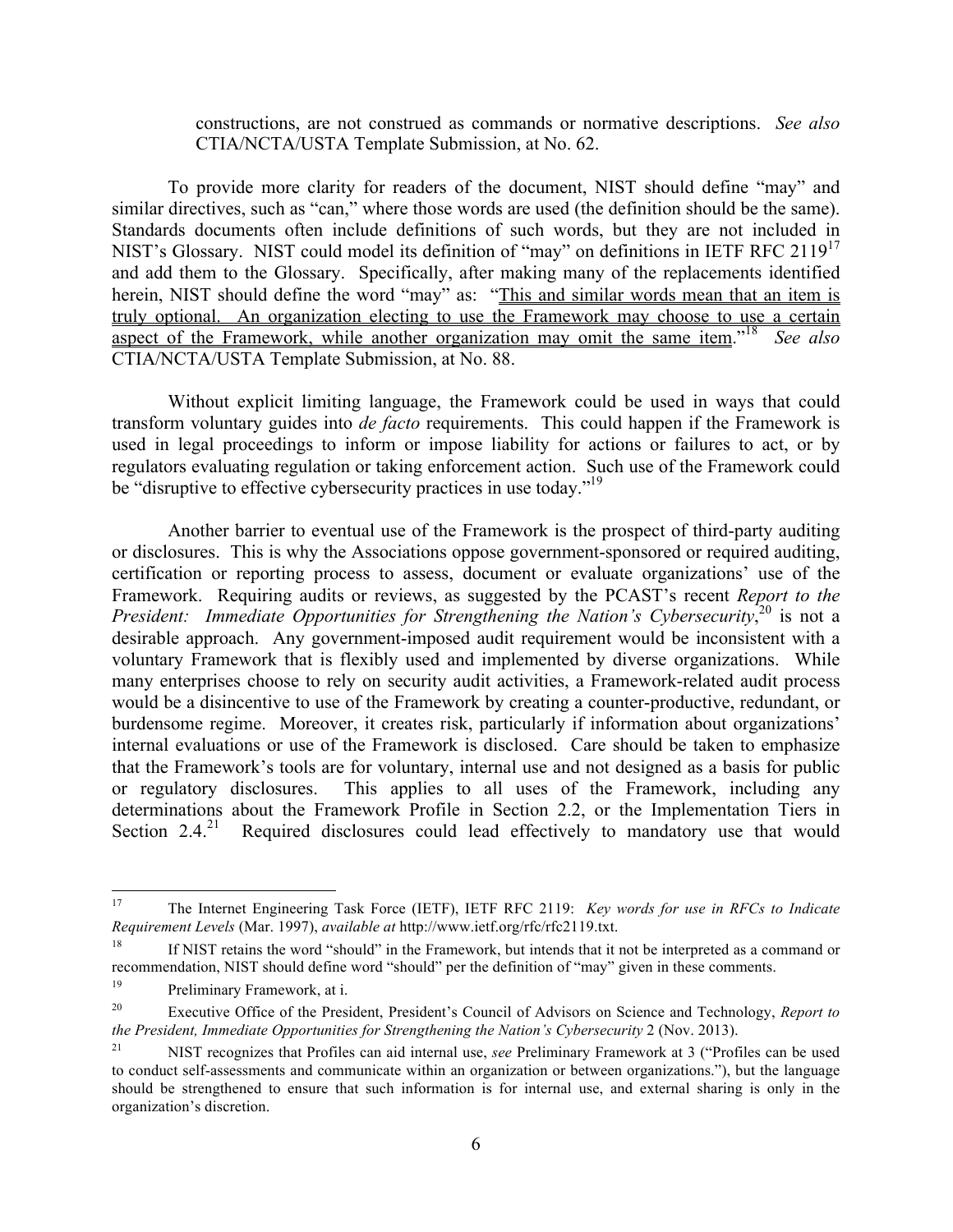undermine the voluntary nature of the Framework and reduce the incentive to use it.<sup>22</sup> NIST should consider clarifying that the processes contemplated in the Framework for deciding whether and how to use it are not susceptible to third-party auditing, certification, or disclosures.

# **B. The Framework Should Explicitly Promote Flexibility in Use.**

 Entities in the communications industry already develop solutions based on industry-wide best practices, collaborative efforts, codes of conduct, as well as their organizations' needs and capabilities. The PPD-21 states that "[c]ritical infrastructure owners and operators are uniquely positioned to manage risks to their individual operations and assets, and to determine effective strategies to make them more secure and resilient."<sup>23</sup> FBI Director James B. Comey recognized that "private sector companies . . . possess the information, the expertise and the knowledge to address cyber-intrusions."<sup>24</sup> Mandates will not "enable technical innovation," nor will they "account for organizational differences" as the Executive Order intends.<sup>25</sup> As explained,<sup>26</sup> flexibility is key because standardization of solutions can stunt responses to dynamic and evolving threats, and provide a roadmap for bad actors to focus attacks. Industry must be free to innovate and address the goals of the Framework through their own means.

 innovate and address the goals of the Framework through their own means. Specifically, the Executive Order states that the Framework is to "provide guidance that is technology neutral and that enables critical infrastructure sectors to benefit from a competitive market for products and services that meet the standards, methodologies, procedures, and processes developed to address cyber risks," "shall incorporate voluntary consensus standards and industry-based practices," and "shall be consistent with voluntary international standards" when possible.<sup>27</sup> In other contexts, NIST works to "ensure that [its] standards and guidelines do not require specific technological solutions or products, including any specific hardware or software security solutions,"<sup>28</sup> and to also "ensure that [its] standards and guidelines provide for sufficient flexibility to permit alternative solutions to provide equivalent levels of protection for identified information security risks."<sup>29</sup>

 To encourage use of the Framework, NIST should promote flexibility and avoid a methodology that might needlessly duplicate an organization's existing processes. Consistent with the Executive Order and NIST's overall policy, industry must retain flexibility to conduct its own prioritization and implementation, including by relying on that which already exists and

 $\overline{a}$ <sup>22</sup>*See infra* Section IV.

<sup>23</sup> PPD-21, at 1.

<sup>24</sup> 24 Anthony M. Freed, *FBI: Cyber Attacks Will Pose Biggest Threat in Next Decade*, Tripwire.com (Nov. 15, 2013), *available at* http://www.tripwire.com/state-of-security/top-security-stories/fbi-cyber-attacks-will-posebiggest-threats-next-decade/.

 $25\,$ Executive Order, at  $\S$  7(b).

<sup>26</sup>  *to Improve Critical Infrastructure Cybersecurity*, Docket No. 130208119-3119-01 12 (Apr. 8, 2013) ("CTIA RFI <sup>26</sup>*See* Comments of CTIA – The Wireless Association, Department of Commerce, *Developing a Framework*  Comments").

<sup>27</sup> Executive Order, at  $\S7(b)$ .

<sup>28</sup> 28 15 U.S.C. § 278g-3(c)(5).

<sup>29</sup> 15 U.S.C. § 278g-3(c)(6).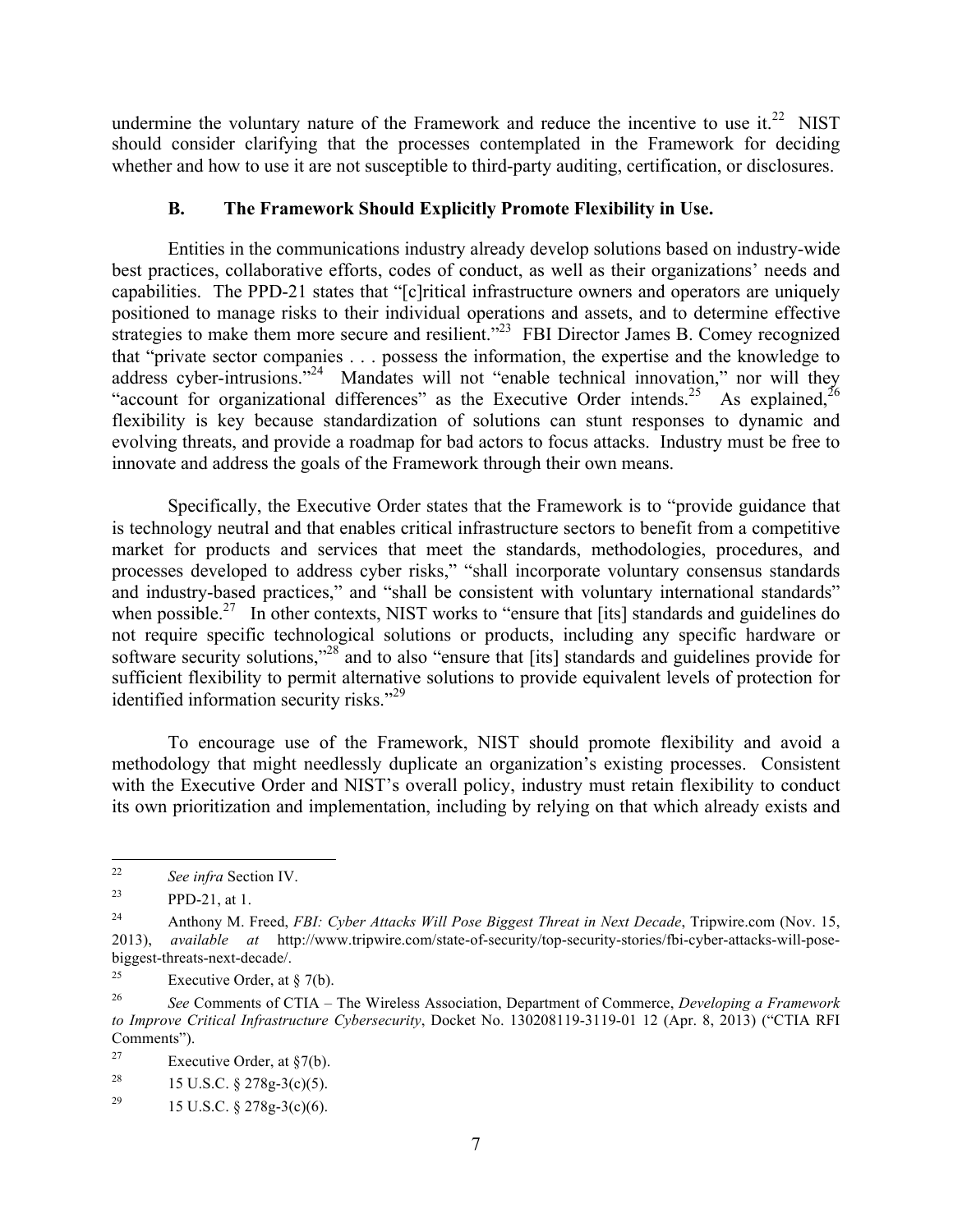satisfies the goals of the Framework.<sup>30</sup> To that end, NIST should specify that to the extent an organization has or develops a cybersecurity certification program or already has certifications or independent audits of its programs, an organization can leverage such a program under the Framework. *See* CTIA/NCTA/USTA Template Submission at No. 10.

 Related to preserving flexibility and encouraging use, NIST should also edit the Framework to clearly state that Categories, Sub-categories, Informative References, and Implementation Tier procedures are provided as tools and are not required or expected for an organization choosing to use the Framework to have satisfactorily done so. There are numerous domestic and international standards and best practices developed by ATIS, IEEE, ANSI, 3GPP to cybersecurity.<sup>31</sup> But some of the standards identified, such as NIST SP 800-53 Rev. 4, are government-focused, and NIST should make clear that where such standards or practices are identified, they are provided for government use and not expected or intended for private sector use. *See also infra* at Section IV.C. To that end, the Associations propose that NIST add to the Framework and Appendix A: "While included for completeness, use of government standards by non-government organizations is not required or recommended.<sup>32</sup> and 3GPP2, SCTE, ISO, BITAG, Cloud Security Alliance, and MAAWG, among others, related

 NIST in some places gives a nod to the required flexibility, for example when it states that the Framework Core "is not a checklist."<sup>33</sup> CTIA, NCTA, and USTA propose that NIST make clear that organizations voluntarily using the Framework are free—and encouraged—to choose their own standards and practices which in their view accomplish the objectives of the Framework's Functions and Categories. For example:

- Informative References are provided solely as illustrative tools and are neither intended to constrain use or implementation, nor required for an organization to have satisfactorily used or implemented the Framework*."* • Add to the Framework and Appendix A: "Categories, Sub-Categories, and
- Change the header for "Informative References" in Appendix A to say: "Illustrative Informative References" and add language: "Any mention of a particular standard, practice, solution, or product as an Informative Reference is for information only; it does not imply NIST recommendation or endorsement, nor does it imply that the standard, practice, solution, or product identified are necessarily the best available for the purpose." This language expands upon language in the "Disclaimer" on page I of the Framework.
- • Further revisions are provided in the CTIA/NCTA/USTA Template Submission at No. 84.

 organizations comfort that they are adequately using and satisfying the Framework's expectations. 30 Some organizations, for example, already have relevant ISO certifications, which should provide

<sup>31</sup> USTelecom, Docket No. 130208119-01 6-8. <sup>31</sup>*See* CTIA RFI Comments, at 4-9; Comments of NCTA, Docket No. 130208119-01 9-19; Comments of

<sup>32</sup>  53 Rev. 4 App. J standards that apply to government agencies be removed from the privacy methodology. As described below, *infra*, Section IV.C, CTIA, NCTA and USTA further advocate that the NIST SP 800-

<sup>33</sup> Preliminary Framework, at § 2.1.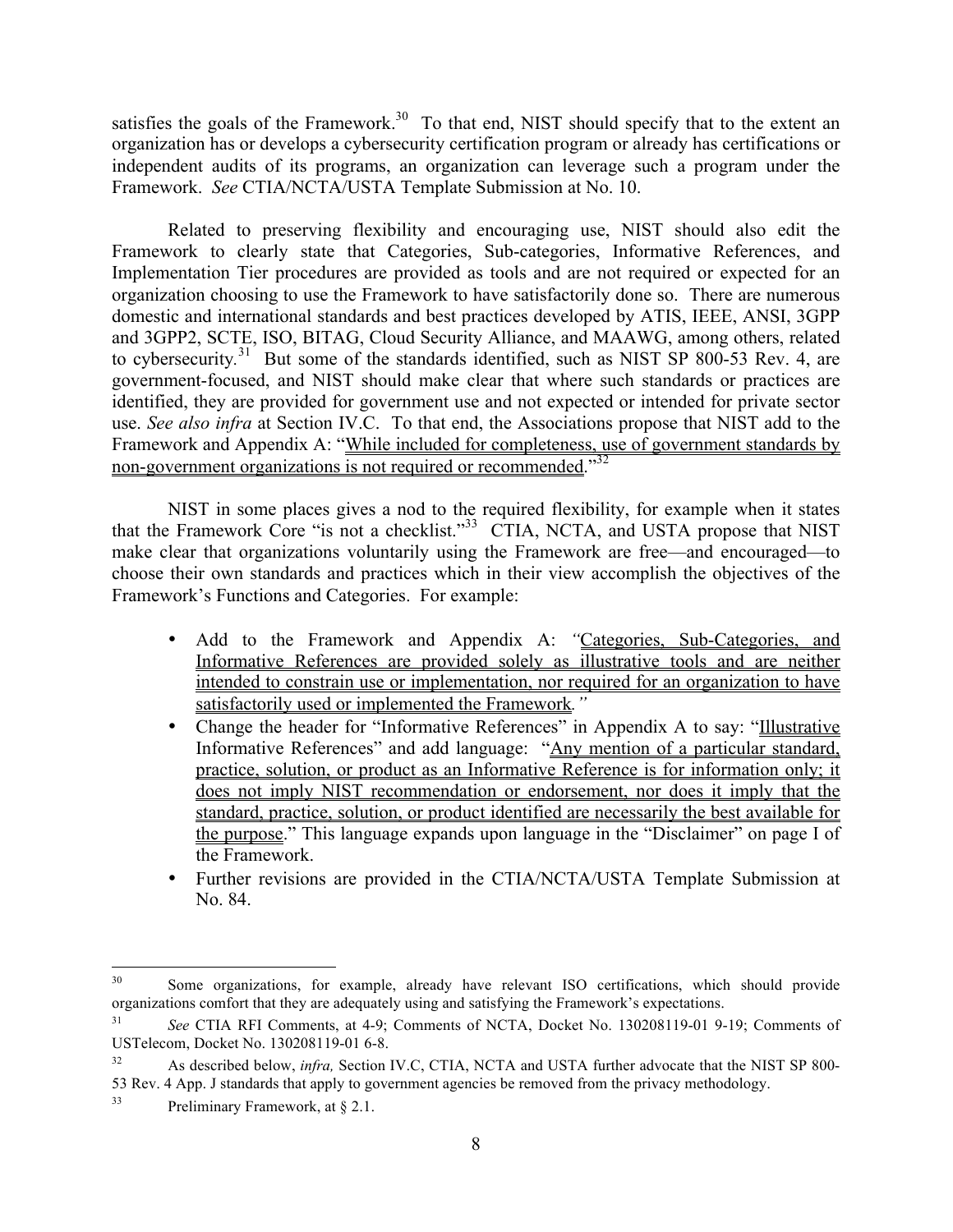incorporated in NIST's recent articulation of the emerging consensus on what is meant by "adoption" of the Framework. $34$  According to NIST that consensus view is that: One important element of communicating the voluntary nature of the Framework is

 "An organization adopts the framework when it uses the Cybersecurity Framework as a key part of its systematic process for identifying, assessing, prioritizing, and/or communicating: cybersecurity risks, current approaches and efforts to address those risks, and steps needed to reduce cybersecurity risks as part of its management of the organization's broader risks and priorities.<sup>35</sup>

 USTA suggest that NIST revisit, clarify, and deemphasize the "communicating" element. The current proposal does not specify the audience, content, and goals of such communication. As a result, expectations about such communication could hinder use of the Framework. External communication about cybersecurity risks, current approaches and efforts to address those risks, and steps needed to reduce cybersecurity risks threatens to expose information about sensitive, internal deliberative processes and decisions, and it increases the risk of exposing information to cybercriminals and other hackers. Removing or limiting the Framework's expectation about "communicating" will help organizations more readily choose and use the Framework—whether Although this formulation better promotes flexibility and clarity, CTIA, NCTA, and in the context of a future Voluntary Program or otherwise.

 Likewise, NIST should encourage use of the Framework by clarifying its references to "information sharing" in the Implementation Tiers and Appendix  $A_1^{36}$  which could be interpreted as expressing a normative expectation regarding the quality and quantity of information sharing. CTIA, NCTA, USTA are acutely aware that cybersecurity defense is enabled best through information sharing between organizations and with the government about potential cyber threats.<sup>37</sup> Organizations and industries presently have different capabilities, needs and risks when it comes to information sharing. Private industry's sharing of information legislation related to Freedom of Information Act requests, government oversight or enforcement concerns. If industry perceives information sharing as a required part of the Framework, or views information sharing expectations as unclear, inflexible or prescriptive, industry could be discouraged from using the Framework. In the end, true improvements in information sharing can only come with legislative action that clarifies and streamlines the process.<sup>38</sup> But to clarify the Framework's references, NIST should explicitly emphasize that information sharing is an optional and flexible aspect of the Framework Core and Tier selection process for organizations that choose to use the Framework, who will have different context for sharing and receiving information about security processes or vulnerabilities is understandably materially constrained without activity, private litigation, civil liability, competitive and antitrust concerns, as well as other

NIST, *Update on the Development of the Cybersecurity Framework* 1 (Dec. 4, 2013). *Id.* 

<sup>35</sup> 

<sup>36</sup> <sup>36</sup>*See* Preliminary Framework, at 10-11, App. A.

<sup>37</sup> <sup>37</sup>*See, infra,* Section IV.A.

<sup>38</sup> was reintroduced in the 113<sup>th</sup> Congress. information.<br>
<sup>34</sup> NIST, *Update on the Developn*<br>
<sup>35</sup> *Id.*<br> *See* Preliminary Framework, at<br> *See, infra*, Section IV.A.<br>
CTIA, NCTA, and USTA sup<br>
was reintroduced in the 113<sup>th</sup> Congress. 38 CTIA, NCTA, and USTA support the Cyber Information Sharing and Protection Act (H.R. 3253), which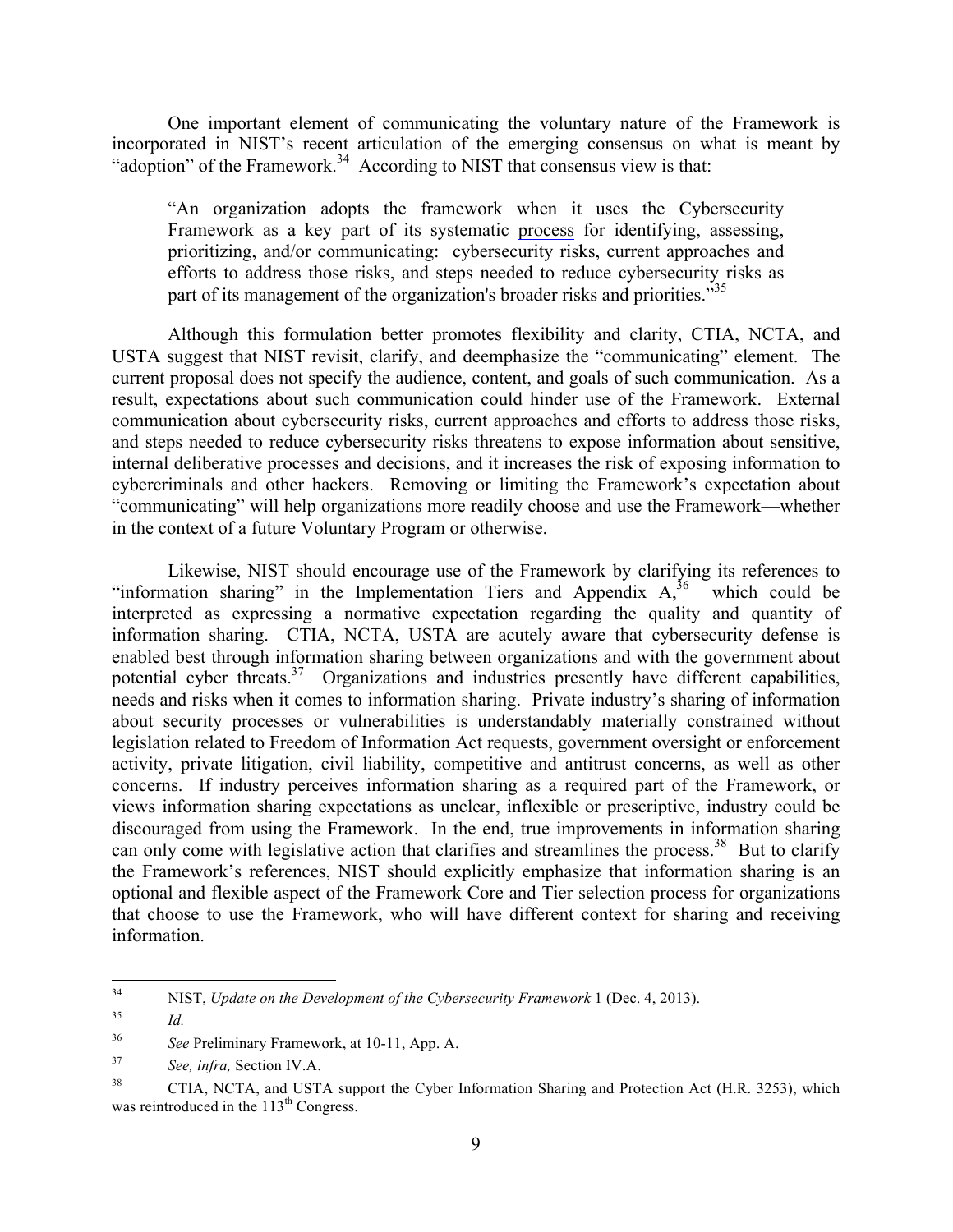#### **C. The Framework Should Be Scalable for Organizations of Different Sizes and Resources.**

 NIST and the Executive Order both recognize that different types and sizes of organizations have different challenges and abilities. The Executive Order provides that the Framework is to "account for organizational differences," and NIST recognizes that to risk management."39 CTIA, NCTA, and USTA know—from decades of work with different- sized members—that organizations and industries face variable threat landscapes, resources, and cybersecurity needs. Therefore, in response to the Preliminary Framework's inquiry whether it "provide[s] sufficient guidance and resources to aid businesses of all sizes while maintaining flexibility, $\ddot{v}^{40}$  the Associations suggest NIST clarify that its Preliminary Framework is a tool to help organizations consider and identify appropriate measures *based on their own risk profiles*  and needs.<sup>41</sup> As NIST recognized in its December 4 update, smaller organizations have "special challenges" and "need to develop capabilities to enable use of the framework by smaller "organizations vary widely in their business models, resources, risk tolerance, [and] approaches organizations that are part of critical infrastructure."

 Large and small companies perform cost-benefit analyses for every dollar spent. The Preliminary Framework should provide guidance on how companies should integrate cost- benefit analyses and the Framework. This guidance, in addition to any incentives that are part of the DHS Voluntary Program, would aid small organizations in "cost-effective implementation."<sup>42</sup> Specifically, the guidance would help all companies, large and small, evaluate direct or indirect benefits of various solutions, including the costs associated with guidance also would help the Framework "complement, and . . . not replace, an organization's existing business or cybersecurity risk management process and cybersecurity program."<sup>43</sup> technology, people, and process enhancements, and the accompanying reduction in risk. Such

 An effective Framework "must be able to assist organizations in addressing a variety of cybersecurity challenges."<sup>44</sup> To do that, the Framework must not be seen as offering a one-size- fits-all solution and instead must be seen as readily tailored as appropriate for any particular organization, product or service. While this concept will be addressed in part with the foregoing changes, NIST should clarify that different organizations will have different profiles and

 $\overline{a}$  and appropriate" data security solutions "depend on the size and complexity of the business, the nature and scope of its activities, and the sensitivity of the information at issue." *The Data Security and Breach Notification Act of 2010: Hearing on S. 3742 Before the Subcomm. on Consumer Prot., Prod. Safety, & Ins. of the S. Comm. on Commerce, Sci., & Transp.*,  $111<sup>th</sup>$  Cong. 7 n.22 (Sept. 22, 2010) (prepared statement of FTC).  $40$ Preliminary Framework, at 3. Likewise, the Federal Trade Commission has recognized that "reasonable" *Id.* 

 $41\,$  informative references in Appendix A" for commenters to consider. *See* NIST, *Alternative View: Appendix A* (Oct. 22, 2013), *available at* http://www.nist.gov/itl/upload/alternative-view\_appendix-a\_framework-core-informativereferences.pdf ("Alternative View"). CTIA, NCTA, and USTA support the Appendix A format included in the Preliminary Framework over the Alternate View of Appendix A as a more flexible, clear approach to voluntary use of the Framework. 41 Along with the release of the Preliminary Framework, NIST released an "alternative presentation of the

<sup>42</sup> Preliminary Framework, at i.

 $43$ <sup>43</sup>*Id.* at 2.

 $44\,$  $Id.$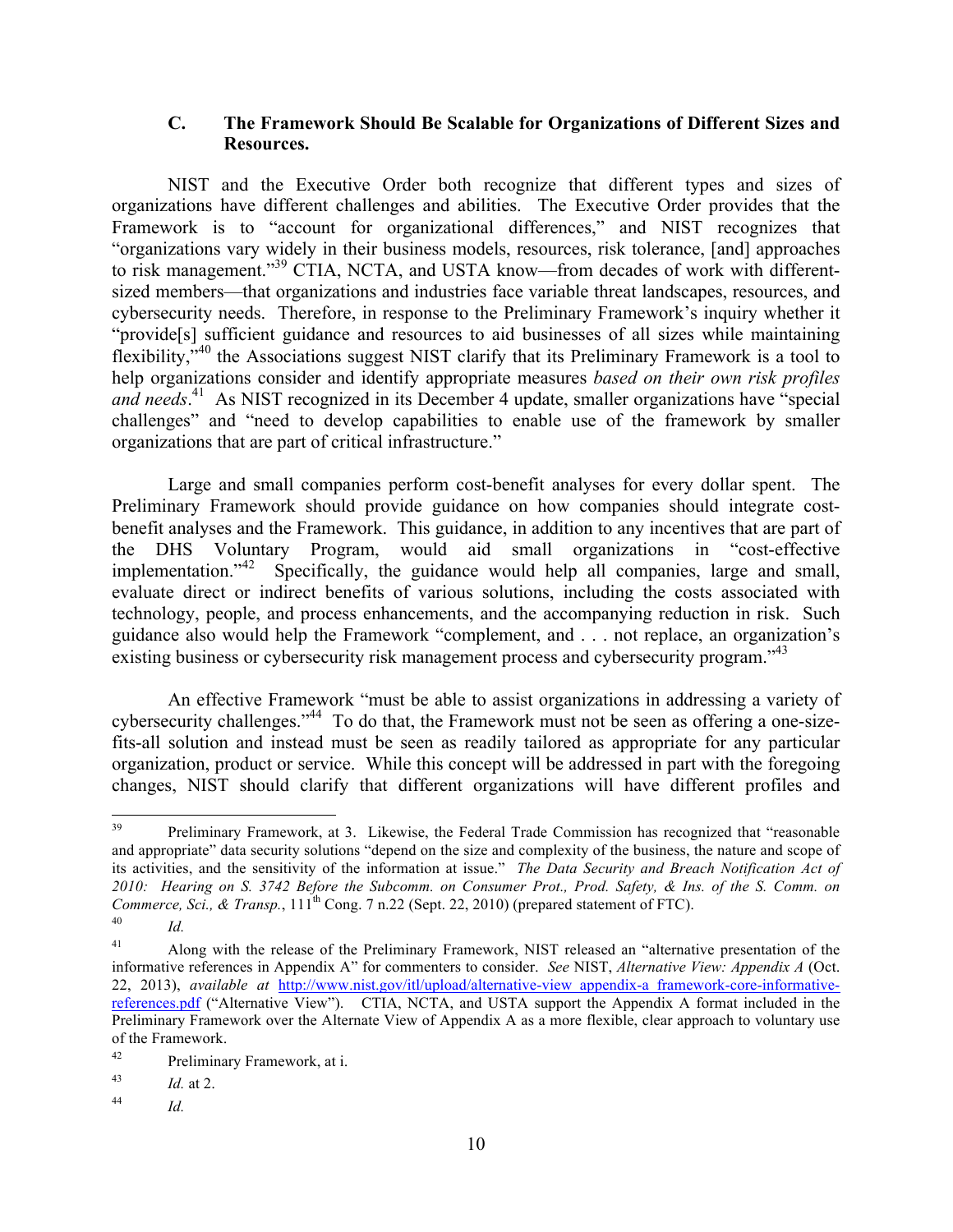CTIA/NCTA/USTA Template Submission at No. 27. appropriate responses, based on their circumstances, industries, risks and resources. *See* 

# **IV. THE OVERBROAD, COMPLEX, AND OPEN-ENDED PROPOSED PRIVACY METHODOLOGY WILL DISCOURAGE USE OF THE FRAMEWORK AND SHOULD BE REPLACED BY A FLEXIBLE AND STRAIGHTFORWARD INDUSTRY CONSENSUS ALTERNATIVE.**

 CTIA, NCTA, and USTA support the need to address privacy in the Cybersecurity Framework and believe that tailored privacy safeguards can be integrated into any organization's cybersecurity program. The Associations' members have a long track record of addressing privacy and have programs in place to protect personal information,<sup>45</sup> including in the context of their cybersecurity programs. In addition, telecommunications and cable providers are subject to provisions of the Communications Act that require them to abide by enforceable privacy frameworks that substantively embody many of the Fair Information Practice Principles ("FIPPs").<sup>46</sup> CTIA, NCTA, and USTA members recognize that safeguarding consumer data is a loyalty by protecting consumers' data.<sup>47</sup> good business practice, and they have strong incentives to earn and maintain consumer trust and

 CTIA, NCTA, and USTA therefore commend NIST for its efforts to develop privacy guidance to industry in a privacy methodology of the Cybersecurity Framework. The Associations greatly appreciate the extent to which NIST has reached out to and collaborated closely with industry throughout the process of developing the privacy methodology. These groups are concerned, however, that the proposed privacy methodology could discourage industry from using the Cybersecurity Framework because it does not reflect industry consensus; is overbroad, is open-ended and complex, and is overly costly for businesses to put in place. Instead, CTIA, NCTA, and USTA support an Alternative Privacy Methodology recently developed by consensus by a multi-industry group, which encompasses a flexible set of privacy

 signatories to abide by a privacy policy that they must make available to the public. CTIA also used the Fair Information Practice Principles to develop the CTIA Best Practices and Guidelines for Location Based Services, which are designed to promote and protect consumer privacy as new location-based services are created and 45 For instance, CTIA developed for its members a Consumer Code for Wireless Service, which requires deployed.

<sup>46</sup>  to provide notice to consumers about the personally identifiable information the operators collect, use, disclose, and maintain; (2) to obtain consumers' consent before collecting personally identifiable information, subject to limited exceptions; (3) to give subscribers access to, and the opportunity to correct, personally identifiable information the cable operators have collected; and (4) to take necessary actions to protect the security of personally identifiable information. In addition, Section 222 of the Communications Act requires providers of voice services to comply with privacy protections for customer proprietary network information. Cable system operators are subject to Section 631 of the Communications Act, which requires operators (1)

 $47\,$  Telecommunications and Information Administration, *Multistakeholder Process To Develop Consumer Data Privacy Codes of Conduct*, Docket No. 120214135-2135-01, 6-8 (Apr. 2, 2012); Comments of NCTA, National Telecommunications and Information Administration, *Information Privacy and Innovation in the Internet Economy*, Docket No. 101214614-0614-01, at 2, 15-17 (Jan. 28, 2011); Comments of The United States Telecom Association, Docket No. 120214135-2135-01, at 1-5. <sup>47</sup>*See e.g.*, Comments of CTIA – The Wireless Association, Department of Commerce, National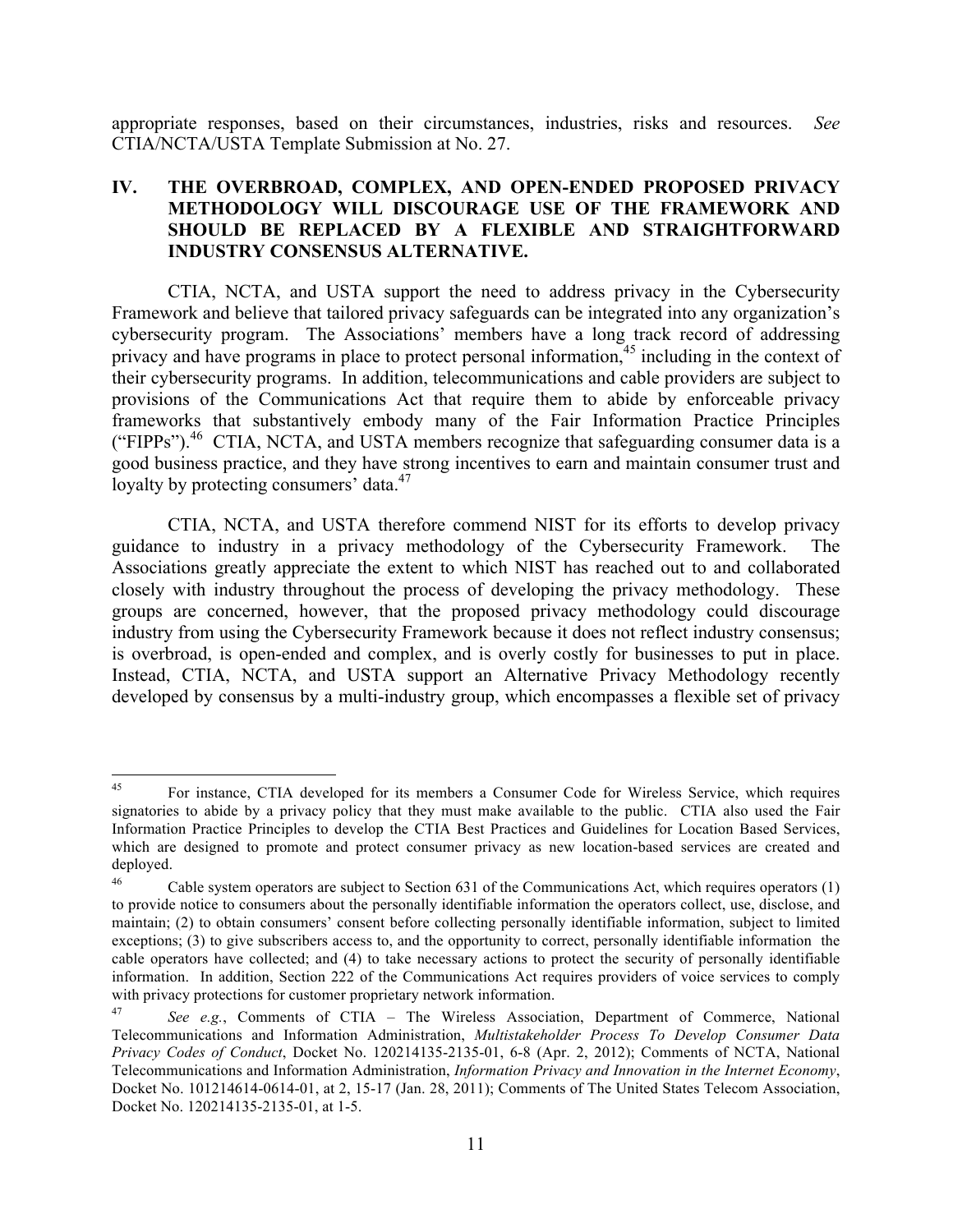guidelines that are focused on privacy issues directly implicated by an organization's cybersecurity measures and that are straightforward for private sector entities to put in place.<sup>48</sup>

# **A. The Scope of the Proposed Privacy Methodology Is Too Broad and Should Be Limited to Privacy Impacts From Cybersecurity Measures.**

 The proposed privacy methodology extends beyond what the Executive Order directed NIST to address in its consideration of privacy because it covers more than just the privacy risks potentially associated with a company's deployment of cybersecurity measures. The Executive Order makes clear that the purpose of the Cybersecurity Framework is to "reduce cyber risks to critical infrastructure."<sup>49</sup> The privacy methodology, which will be part of the Framework, therefore should logically be limited to the privacy issues that arise from organizations' efforts to protect the cybersecurity of critical infrastructure. Extending its scope and application beyond this purpose would run the risk of conflicting with existing privacy practices and regulations applicable to organizations' activities in other spheres.

 In many places, the proposed privacy methodology extends broadly to address privacy issues beyond those associated with efforts to protect cybersecurity. For instance, the methodologies for "Information Protection Processes and Procedures" direct companies to "[s]ecurely dispose of, de-identify, or anonymize PII that is no longer needed" and to "[r]egularly audit stored PII and the need for its retention."<sup>50</sup> The Cybersecurity Framework, however, is an inappropriate vehicle through which to establish comprehensive privacy standards.

 is the target of cyber attacks, *and* (2) personal information that is collaterally affected by industry's protective cybersecurity activities. For instance, the privacy methodology for "Risk Assessment" describes personal information as a potential target: "PII may be targeted as the primary commodity of value or ... as a means to access other assets within the organization."<sup>51</sup> The privacy methodology for "Security Continuous Monitoring," on the other hand, describes personal information that could be collaterally affected by cybersecurity measures: "When performing monitoring that involves individuals or PII, regularly evaluate the effectiveness of procedures and tailor the scope to produce minimally intrusive methods of monitoring.<sup>52</sup> In addition, the proposed privacy methodology covers both (1) personal information that

 CTIA, NCTA, and USTA agree that the Cybersecurity Framework should address security of different types information, including certain personal information, that could compromise the critical infrastructure. Personal information that is part of the critical infrastructure and that is the *target* of malicious cyber activity should be addressed in the

 Harriet Pearson, Hogan Lovells US LLP to Adam Sedgewick, Information Technology Laboratory, National Institute ("Alternative Privacy Methodology"). Alternative Privacy Methodology to Protect Privacy for a Cybersecurity Program, attached to letter from Institute of Standards and Technology (Dec. 5, 2013), *available at*  http://csrc.nist.gov/cyberframework/framework\_comments/20131205\_harriet\_pearson\_hoganlovells.pdf

<sup>49</sup> Executive Order,  $\S$  7(b).

<sup>50</sup> Preliminary Framework, Appendix B, at 30-31.

<sup>51</sup> Preliminary Framework, Appendix B, at 29.

<sup>52</sup> Preliminary Framework, Appendix B, at 31.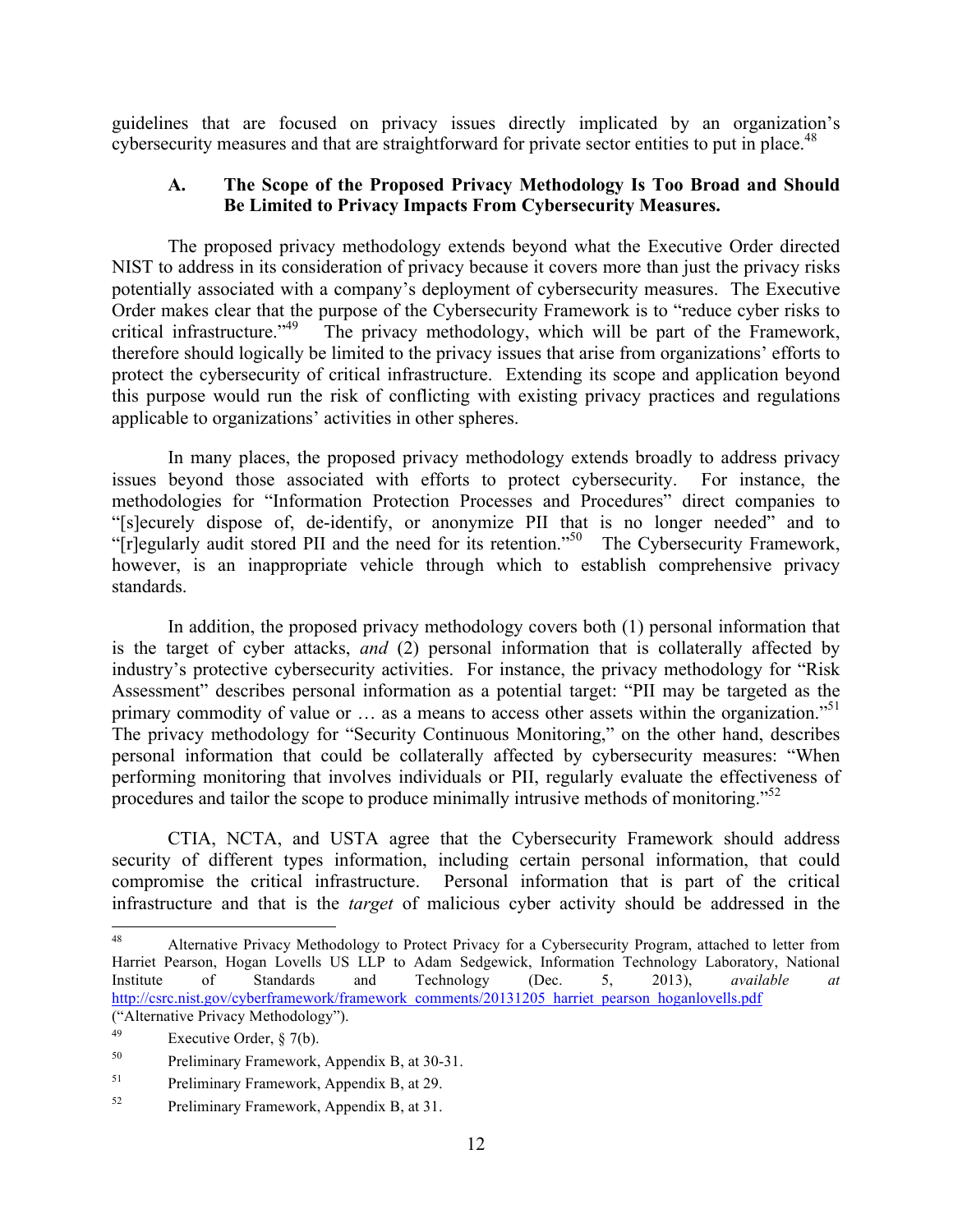Cybersecurity Framework Core, and not in the privacy methodology. In the Framework Core, personal information should be treated the same any other potentially valuable asset (such as intellectual property) that is at risk of cyber attack. Consistent with the foregoing and to avoid confusion caused by duplication and potential conflicting directions, the Framework Core need not and should not make specific references to privacy beyond data security.

 By contrast, the privacy methodology should be limited to only address personal information that may be *collaterally affected* by a company's cybersecurity measures. Accordingly, NIST should narrow the scope of the privacy methodology to address those unique privacy risks associated with critical infrastructure companies' efforts to protect cybersecurity, such as monitoring, information sharing, and access to information.

# **B.** The Proposed Privacy Methodology Does Not Provide Clear and Practical **Privacy-Protective Processes.**

 The proposed privacy methodology in many respects is too vague to provide meaningful and practical guidance to those individuals in critical infrastructure companies who may be putting in place the Cybersecurity Framework. CTIA, NCTA, and USTA urge NIST to revise the methodology to describe the sort of processes that companies using the Framework should put in place to identify, prevent, and mitigate privacy risks associated with cybersecurity activities. For instance, the proposed privacy methodology for "Access Control" states that, entities should "[l]imit the use and disclosure of personally identifiable information to the minimum amount necessary to provide access to applications, services, and facilities,"<sup>53</sup> but compliance with that goal is complex, subjective, and not easily evaluated, especially because there is no industry consensus standard for doing so. In addition, this methodology does not allow companies sufficient flexibility and risks undermining cybersecurity. It could preclude, for instance, the use of some access controls, such as biometric authentication or two-factor authentication, that require users to provide *more* personal information, but are stronger than other authentication tools that require users to provide *less* personal information.

 A better approach would set up *processes* by which entities would give appropriate consideration to the privacy implications associated with relevant aspects of their cybersecurity modified to provide as follows: "Steps are taken to identify and address the privacy implications of access control measures to the extent that they involve collection or use of protected information relating to identifiable individuals."54 This approach would ensure companies put in place processes to curtail data use and disclosure and, at the same time, give entities the flexibility to use measures that complement their cybersecurity programs, business processes, programs. For instance, the methodology for controlling access to information could be risk assessments, and existing privacy programs.

 CTIA, NCTA and USTA therefore urge NIST to design the privacy methodology to encourage entities choosing to use the Framework to select and employ governance processes and privacy policies, which trained individuals would put in place and which would foster

 $\overline{a}$ *Id.* at 30.

<sup>54</sup> Alternative Privacy Methodology, at 4.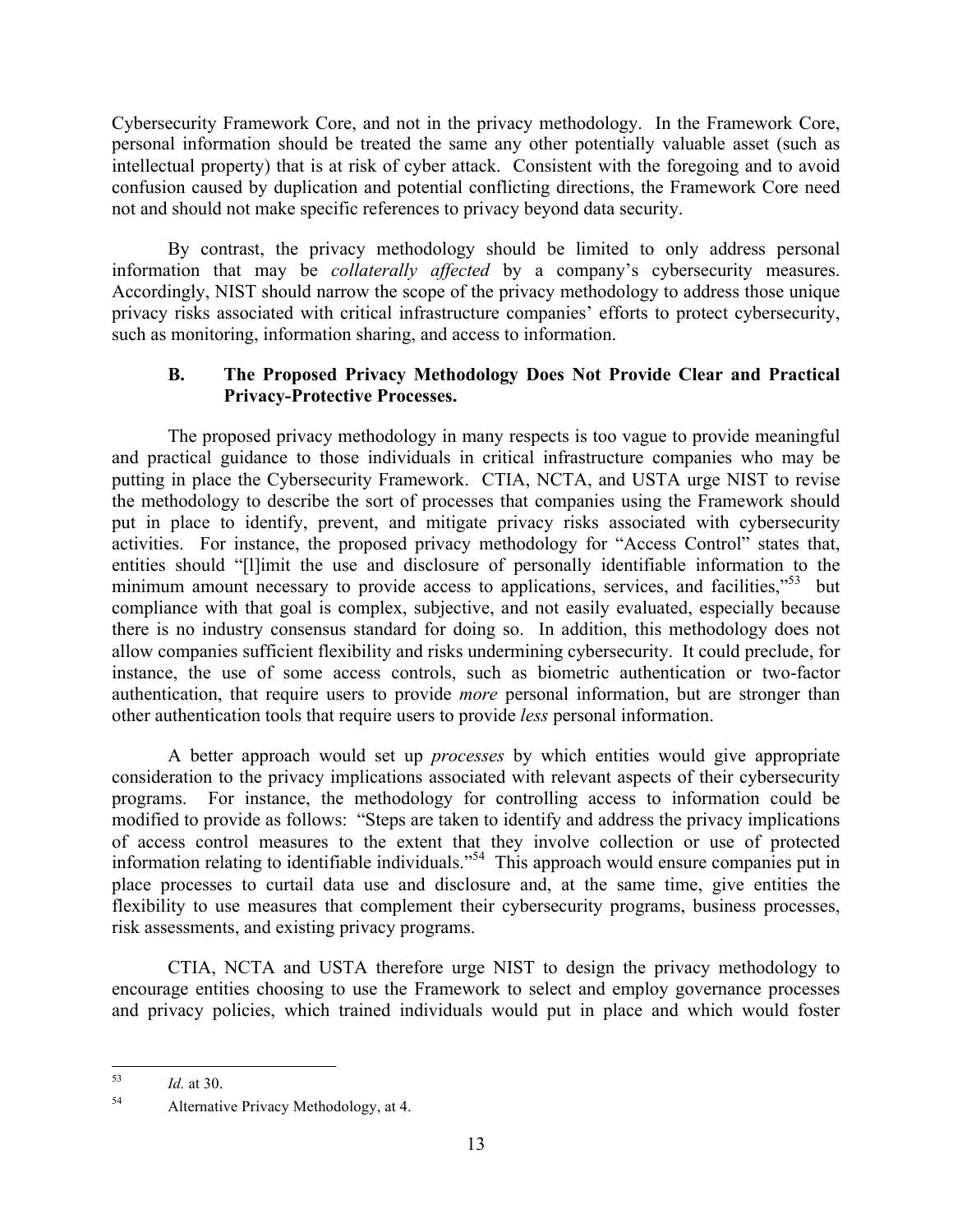communication and cooperation between individuals who manage and oversee the entity's cybersecurity program and privacy program.

# **C. The Proposed Privacy Methodology Improperly Relies Heavily on NIST Special Publication 800-53, Which Was Designed for Federal Agencies, Not for the Private Sector.**

 The proposed privacy methodology directs companies to numerous provisions in NIST  Special Publication 800-53: *Security and Privacy Controls for Federal Information Systems and Organizations* ("SP 800-53"), which NIST developed to be a "catalog of security and privacy  controls **for federal information systems and organizations**," and include provisions that are not necessarily applicable for the private sector.<sup>55</sup> SP 800-53 makes clear that its privacy controls are "intended to address the privacy needs of **federal agencies**" and to help them "satisfy[] **federal privacy requirements**."56 These requirements include compliance with the Privacy Act of 1974 (the "Privacy Act"), the E-Government Act of 2002, Executive Orders, and Office of Management and Budget ("OMB") policies and directives.<sup>57</sup> Communications companies are already subject to a variety of legal and regulatory requirements designed to protect personal information and safeguard the privacy of customer data and communications. Layering onto these existing privacy regimes a separate set of privacy measures that have been devised for federal agencies that are not subject to the existing private sector privacy legal and regulatory regimes will inhibit use of the Framework while providing little incremental benefit to privacy.

 SP 800-53 assists federal agencies in fulfilling their unique statutory and regulatory responsibilities by correlating privacy controls directly to particular statutory provisions of the Privacy Act and OMB memoranda. For instance, SP 800-53 includes a privacy control called "accounting of disclosures" (AR-8) which helps federal agencies to comply with their statutory obligation to account for disclosures of records under the Privacy Act, with appropriate exceptions for disclosures made pursuant to the Freedom of Information Act or to law enforcement agencies.<sup>58</sup> SP 800-53 also contains a privacy control for "individual access" (IP- 2), which directs federal agencies to publish "rules and regulations governing how individuals may request access to records maintained in a Privacy Act system of records" and to adhere to "Privacy Act requirements and OMB policies and guidance for the proper processing of Privacy Act requests."<sup>59</sup> In addition, the privacy control for "authority to collect" (AP-1) refers to a statutory provision that requires federal agencies to cite their authority (either under a statute or executive order by the President) to collect the personal information sought. $60$ 

 $\overline{a}$ SP 800-53, at iii (emphasis added).

 $56\,$  $SP 800-53$ , at xi (emphasis added.).

<sup>57</sup>  Information Practice Principles (FIPPs) embodied in the Privacy Act of 1974, Section 208 of the E-Government Act of 2002, and Office of Management and Budget (OMB) policies"). 57 SP 800-53, Appendix J, at J-2 (stating that the "privacy controls in this appendix are based on the Fair

<sup>58</sup> SP 800-53, Appendix J, at J-11.

<sup>59</sup> SP 800-53, Appendix J, at J-18.

<sup>60</sup> SP 800-53, Appendix J, at  $J$ -6.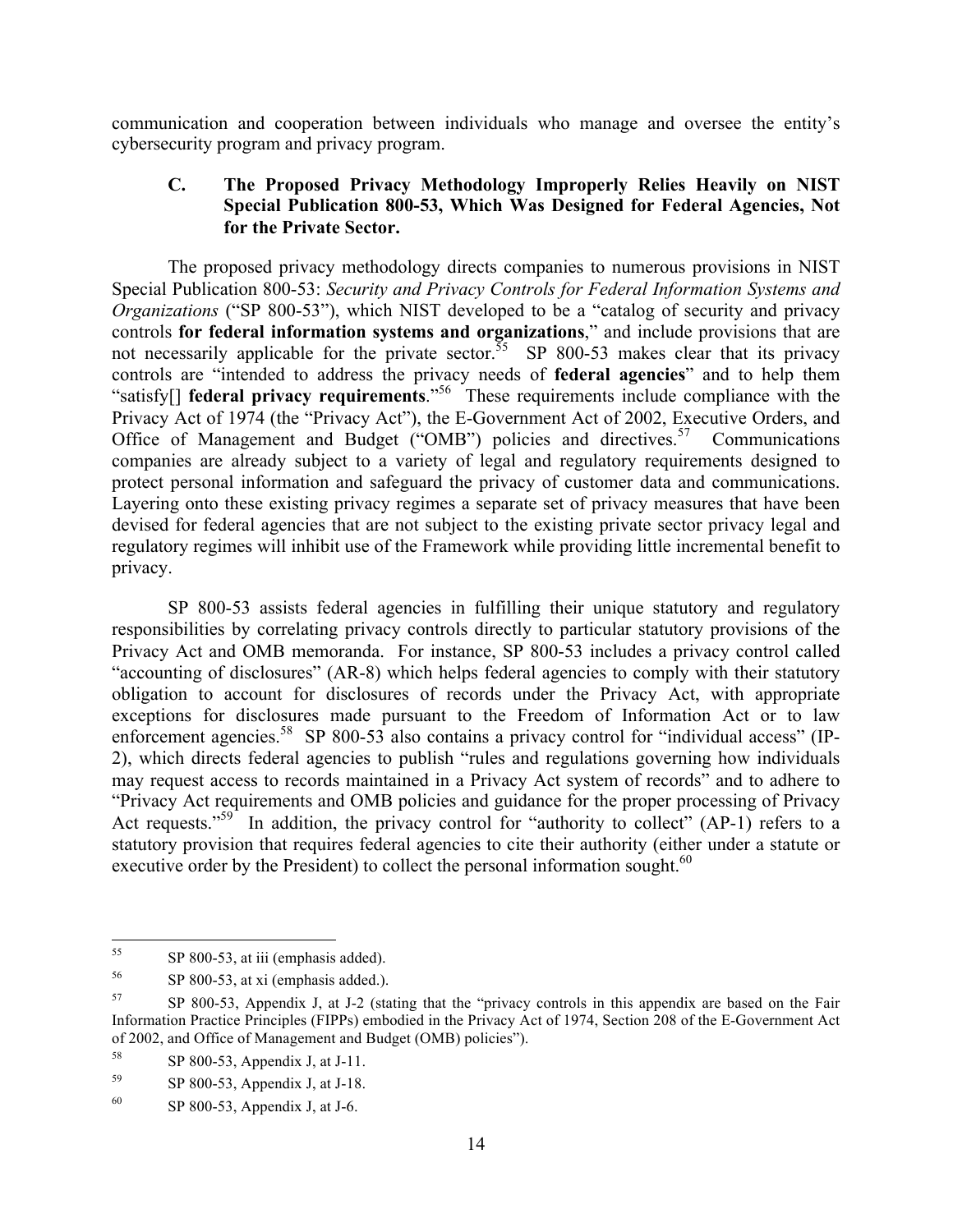The Privacy Act, which encompasses the full set of FIPPs, was designed to address the unique privacy and civil liberties concerns that arise when the government collects and uses information about its citizens.<sup>61</sup> It reflects a unique set of cost-benefit tradeoffs that are justifiable because it limits government action. Application of SP 800-53 to the private sector is therefore largely inapposite. Indeed, NIST's inclusion of SP 800-53 references in the privacy methodology is at odds with the approach the White House took when it issued its report, titled guidance to the private sector. The White House report expressly acknowledged the *Consumer Data Privacy in a Networked World* (2012), which provided consumer data privacy inapplicability of the Privacy Act and OMB guidance to the private sector:

 This framework is concerned solely with how private-sector entities handle personal data in commercial settings. A separate set of constitutional and statutory protections apply to the government's access to data that is in the possession of private parties. In addition, the Privacy Act of 1974 . . . and implementing guidance from the Office of Management and Budget . . . , govern the Federal government's handling of personally identifiable information. Both of these areas are beyond the scope of this document.<sup>62</sup>

 companies in the private sector to put in place. Companies would expend unnecessary resources trying to transpose these controls, which are intended primarily for federal government agencies, into protocols suitable for private industry. Ultimately, consumers would bear the increased costs that would result, even though they are unlikely to receive any discernible benefit from the application of these particularized principles. Limiting the privacy methodology to tailored privacy processes that are flexible enough to adapt to companies' actual business practices will allow companies to focus on those privacy issues actually implicated by their protective The privacy controls embodied in SP 800-53 would be confusing and costly for cybersecurity measures.

# **D. Civil Liberties Are an Appropriate Consideration for Governmental Entities, but Generally Would Not Be Applicable to the Private Sector.**

 The privacy methodology states that it addresses both privacy and civil liberties associated with cybersecurity activities. To the extent that civil liberties requirements would apply to private sector actors—when, for example, a private sector entity contracts with the federal government to provide specific services—they would be addressed through contracts

 individuals with the rights of individuals to be protected against unwarranted invasions of their privacy stemming from **federal agencies'** collection, maintenance, use, and disclosure of personal information about them." *Overview of the Privacy Act of 1974*, U.S. Department of Justice 4 (2012) (emphasis added) *available at*  http://www.justice.gov/opcl/1974privacyact-overview.htm. Congress passed the Privacy Act in an effort to "curb[] the illegal surveillance and investigation of individuals by **federal agencies** that had been exposed during the Watergate scandal." *Id.* (emphasis added). Congress also was "concerned with potential abuses presented by the **government's increasing use** of computers to store and retrieve personal data by means of a universal identifier – such as an individual's social security number."  $Id$ . (emphasis added). The purpose of the Privacy Act "is to balance the government's need to maintain information about

<sup>62</sup> See The White House, *Consumer Data Privacy in a Networked World* 5, n.1 (Feb. 2012) *available at* http://www.whitehouse.gov/sites/default/files/privacy-final.pdf.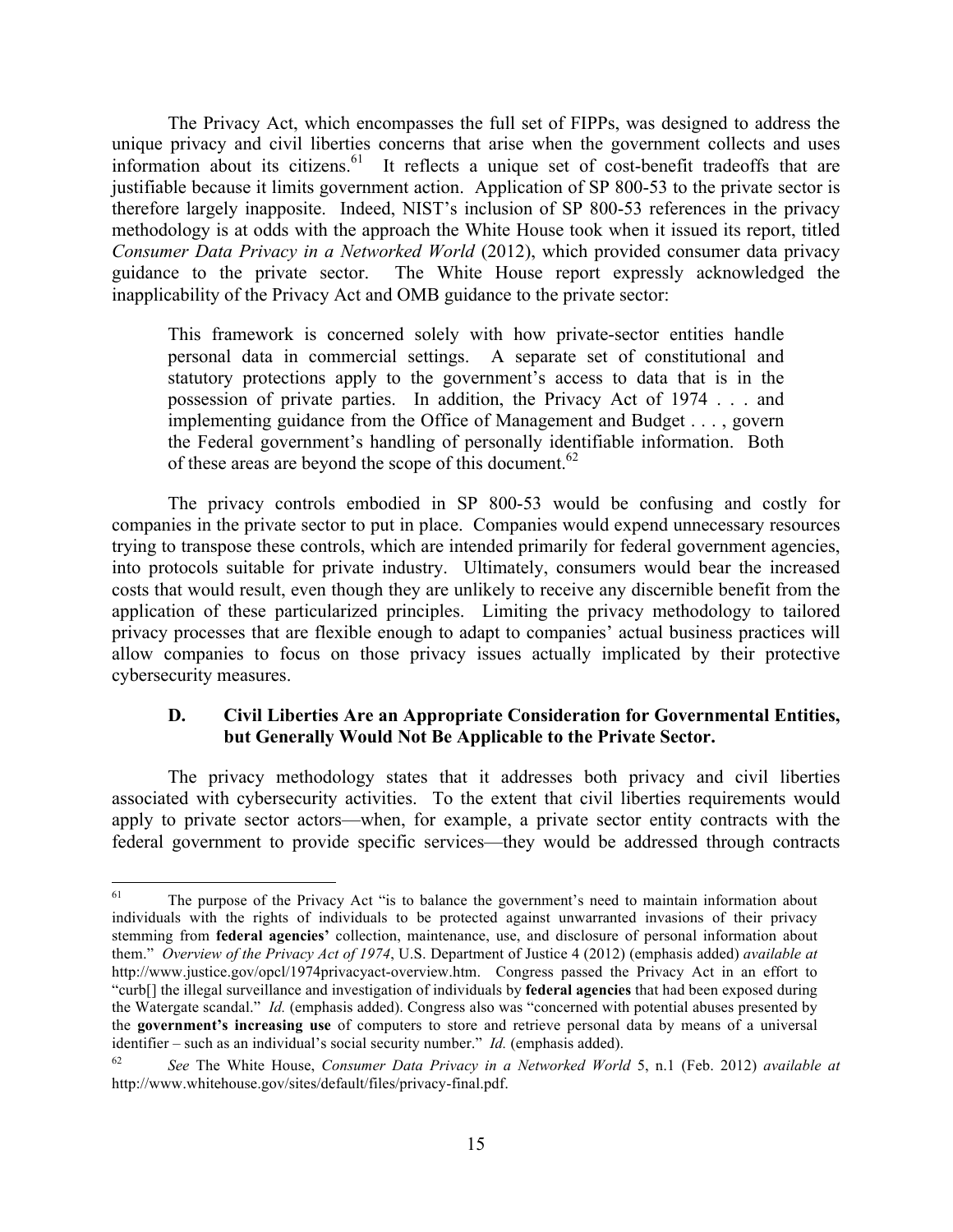between the government agency and the private sector entity. As a general matter, however, private sector entities not so constrained will address protections for the free flow of ideas across their networks through different, existing methods.

 As explained above, SP 800-53 references laws and practices that govern the *federal government's* use of personal data, which reflect—as they must—important civil liberties issues under the U.S. Constitution. The privacy methodology for Framework Core Function "Respond" and Category "Mitigation," for instance, reflects these concerns: "When considering methods of incident containment, assess the impact on individuals' privacy and civil liberties, particularly for containment methods that may involve the closure of public communication or data transmission systems. Provide transparency concerning such methods." This is an appropriate consideration for federal agencies, which must weigh important constitutional issues when determining whether to urge a company to shut down a network to interrupt or prevent an attack. By their nature, however, private sector entities must weigh different considerations.

 In the private sector, market forces provide communications companies with strong incentives both to secure their networks and not interrupt their service. Moreover, it is not clear exactly which civil liberties companies are expected to work to protect. Some entities offer services that are vital to free expression. Other entities may not provide services that users rely on to voice an opinion, but are subject to common carrier obligations.

## **E. A Better Approach Would Provide a Tailored, Flexible, and Process-Oriented Privacy Methodology.**

 The privacy methodology's detailed and broad requirements, and its references to SP industry that do not represent industry consensus and that would discourage use of the Framework. NIST should consider instead a privacy methodology that (1) focuses on the privacy issues directly associated with protective cybersecurity measures, instead of a comprehensive framework for the handling of personal information that overlaps in places with Appendix A; (2) complements the Framework Core by allowing companies to develop processes that can be integrated into existing business operations; (3) is designed to apply to private industry; and (4) is straightforward and cost-effective for industry to use. Private sector entities would be much more likely to use the Cybersecurity Framework if the privacy methodology took 800-53, if construed as being required or preferred, would impose expectations and burdens on this tailored, flexible, and process-oriented approach.

 To that end, CTIA, NCTA and USTA encourage NIST to adopt the Alternative Privacy conjunction with other critical infrastructure sectors and which embodies the principles outlined above.<sup>63</sup> The Alternative Privacy Methodology addresses the collection and use of "protected information" related to an organization's cybersecurity activities.<sup>64</sup> It does not apply to commercial data protection outside of the cybersecurity context. The Alternative Privacy Methodology submitted to NIST on December 5, which the Associations helped to develop in

 $\overline{a}$ Alternative Privacy Methodology.

<sup>64</sup>  that (i) is subject to security breach notification requirements, (ii) an organization is restricted by law from disclosing, (iii) an organization is required by law to secure against unauthorized access, or (iv) an organization voluntarily so designates." *Id.*  Id. at 4. The Alternative Privacy Methodology defines "protected information" as "personal information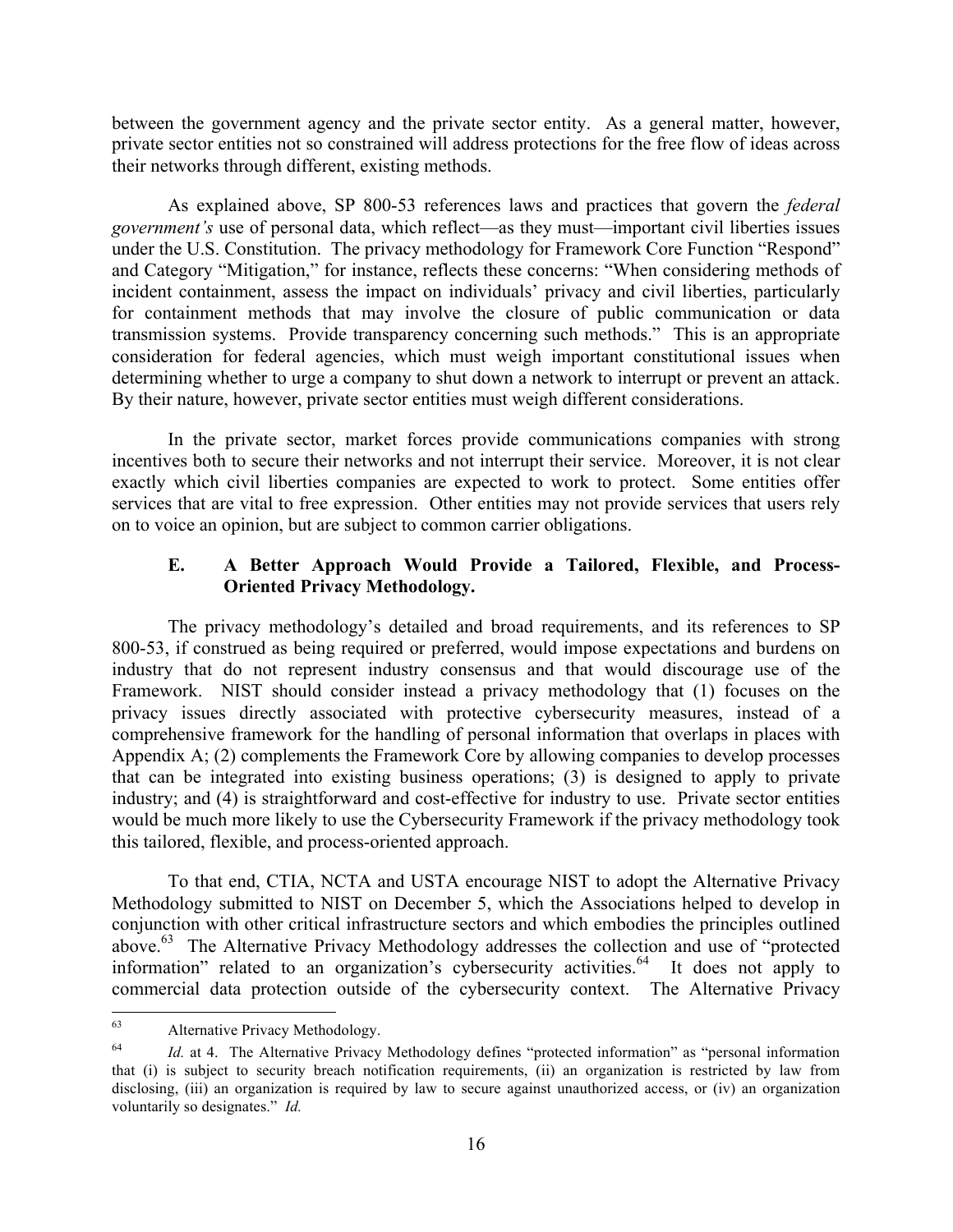implications of cybersecurity programs as part of their overall governance of cybersecurity risk; (3) put processes in place to protect privacy in the context of the organization's access control sharing.<sup>65</sup> This focused and flexible methodology reflects consensus private sector standards, is clear and understandable for the private sector to use, and is more likely to incentivize use of the Methodology provides clear guidance to companies, instructing them to (1) consider the privacy (2) include privacy considerations in their cybersecurity awareness and training programs; and mechanisms, cybersecurity monitoring activities, and cybersecurity-related information Cybersecurity Framework.

 $\overline{a}$  65 expectations regarding information sharing, these groups recognize that organizations can and will share cybersecurity threat information at their discretion, and when they do, they should consider the privacy implications *Id*. Although CTIA, NCTA, and USTA believe that the Cybersecurity Framework should not impose of such sharing.